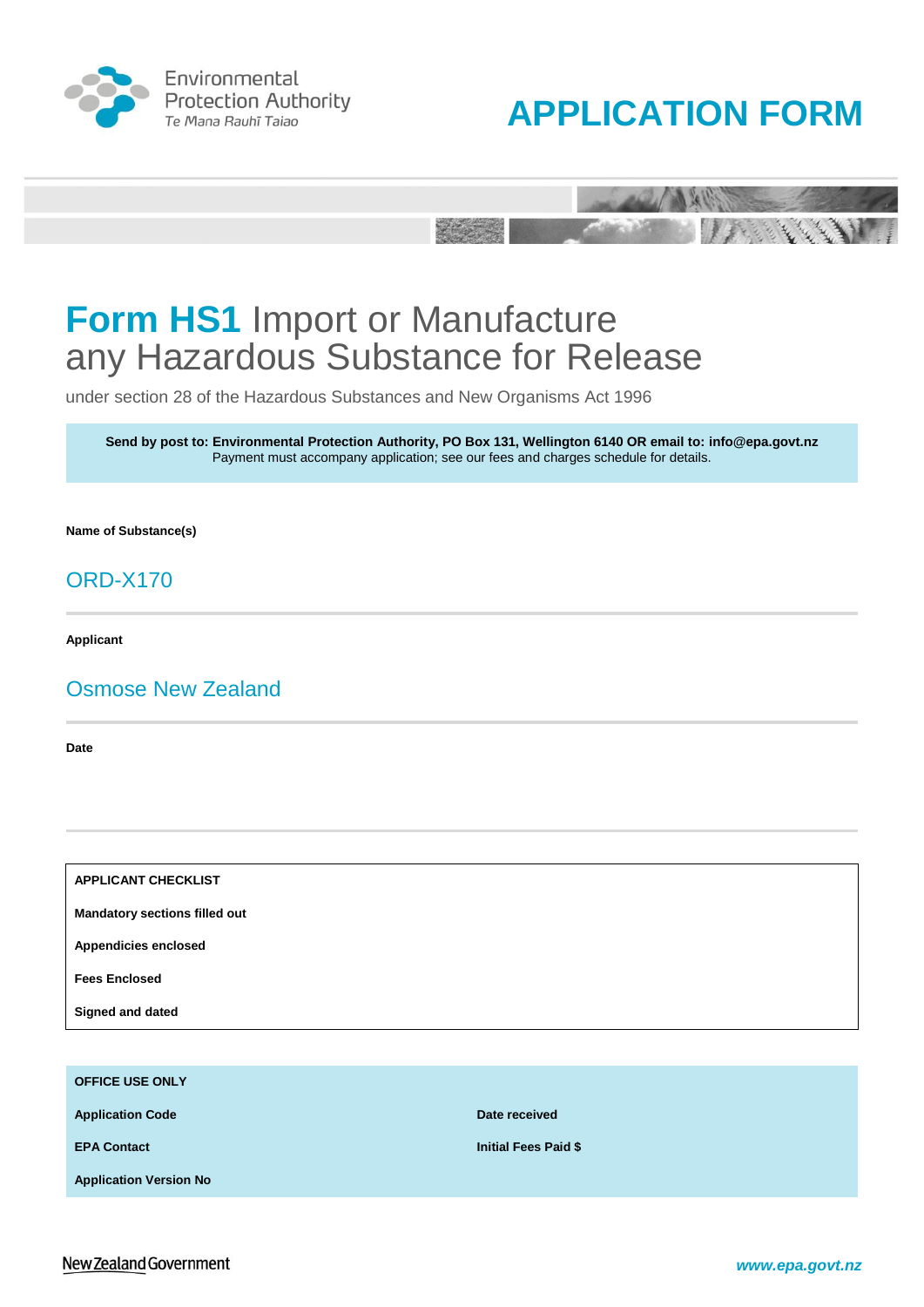# 1. Applicant Details

# **1.1. Name and postal address in New Zealand of the organisation making the application:**

| Name:    | Osmose New Zealand                             |
|----------|------------------------------------------------|
| Address: | PO Box 88 048, Clendon, Manukau, Auckland 2242 |
| Phone:   | $(09)$ 277 7770                                |
| Fax:     | $(09)$ 277 8011                                |

# **1.2. The applicant's location address in New Zealand (if different from above):**

Address: 14 Mayo Road, Wiri, Auckland

# **1.3. Name of the contact person for the application:**

This person should have sufficient knowledge to respond to queries and either have the authority to make decisions on behalf of the applicant that relate to processing the application, or have the ability to go to the appropriate authority.

| Name:     | Jeanette Drysdale            |
|-----------|------------------------------|
| Position: | Consultant                   |
| Address:  | PO Box 72 275, Papakura 2244 |
| Phone:    | 09 299 9435                  |
| Fax:      | 09 299 6434                  |
| Email:    | drysdale_ja@xtra.co.nz       |

**Signature Date**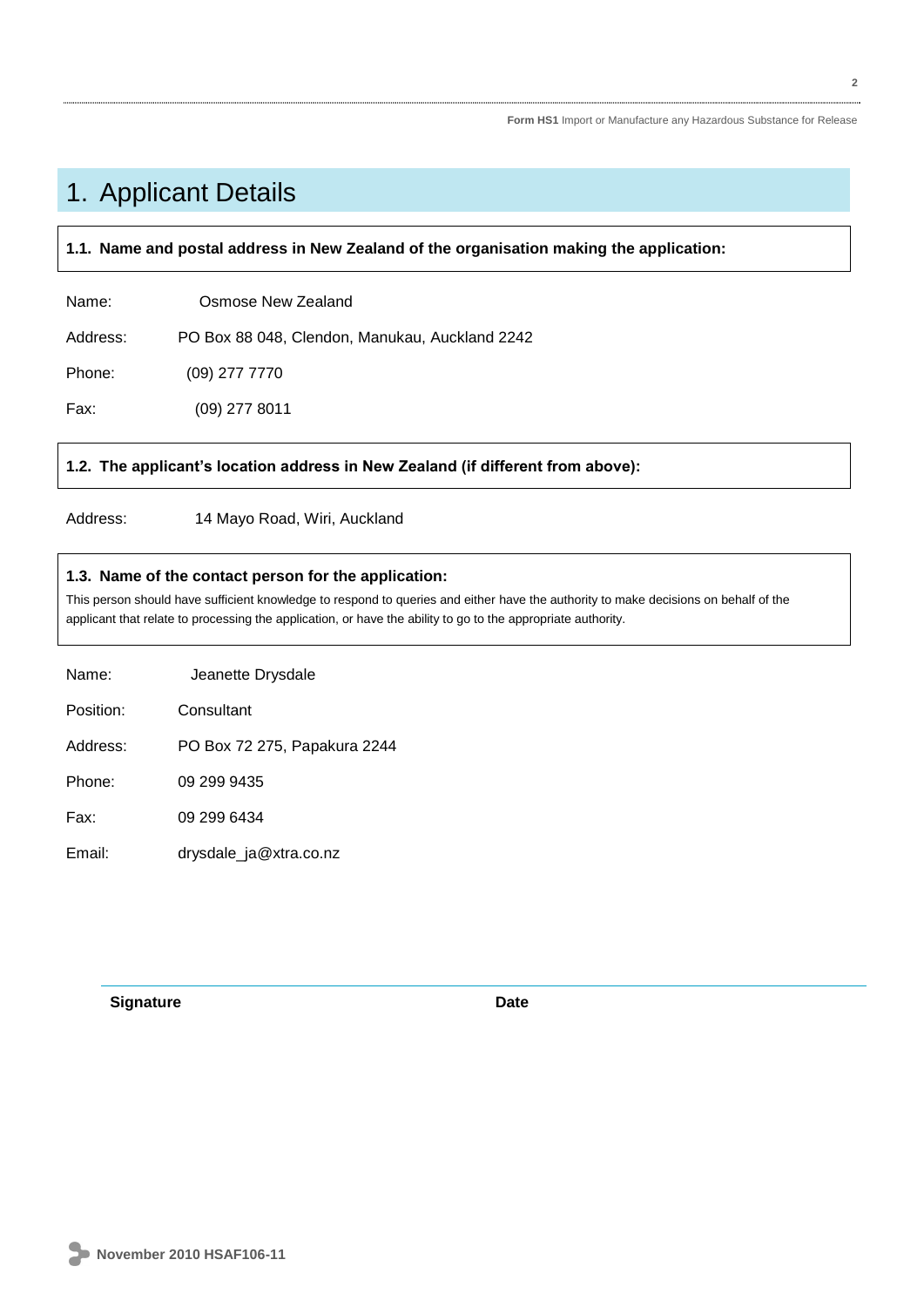# 2. Application Type and Related Approvals Required

# **2.1. Is the information in this application relevant to import, manufacture or both:**

Import only? **No**

Manufacture only? **No** 

Import and manufacture? **Yes**

If import only, indicate whether or not manufacture is likely in New Zealand **Not applicable** 

# **2.2. If the information in the application relates to manufacture in New Zealand, provide information on the proposed manufacturing process and any alternatives.**

Details of the composition of the ORD-X170 and the manufacturing method are given in the *Confidential Appendix, Section 1*.

# **2.3. If you have reasons for not providing detailed information in this application, explain what they are and provide some justification.**

The ORD-X170 will have with limited exposure to the public. The intended use is limited to an industrial closed system or process. The ORD-X170 will be imported and then stored at an industrial site, or manufactured at a manufacturing site in New Zealand and would then be transported between sites and stored at industrial timber treatment sites. The ready-to-use ORD-X170 solution would then be prepared at the treatment facility (by dilution with water). These facilities are purpose designed and have operational procedures in place to protect people and the environment. The potential risks are well-understood and can be well-managed by controls, including controls set in other legislation.

The ORD-X170 fits the criteria of a Category A application and could be considered under the reduced risk criteria.

# **2.4. If this substance(s) needs an approval under any other legislation, has an application for this approval been made?**

**(Optional)**

-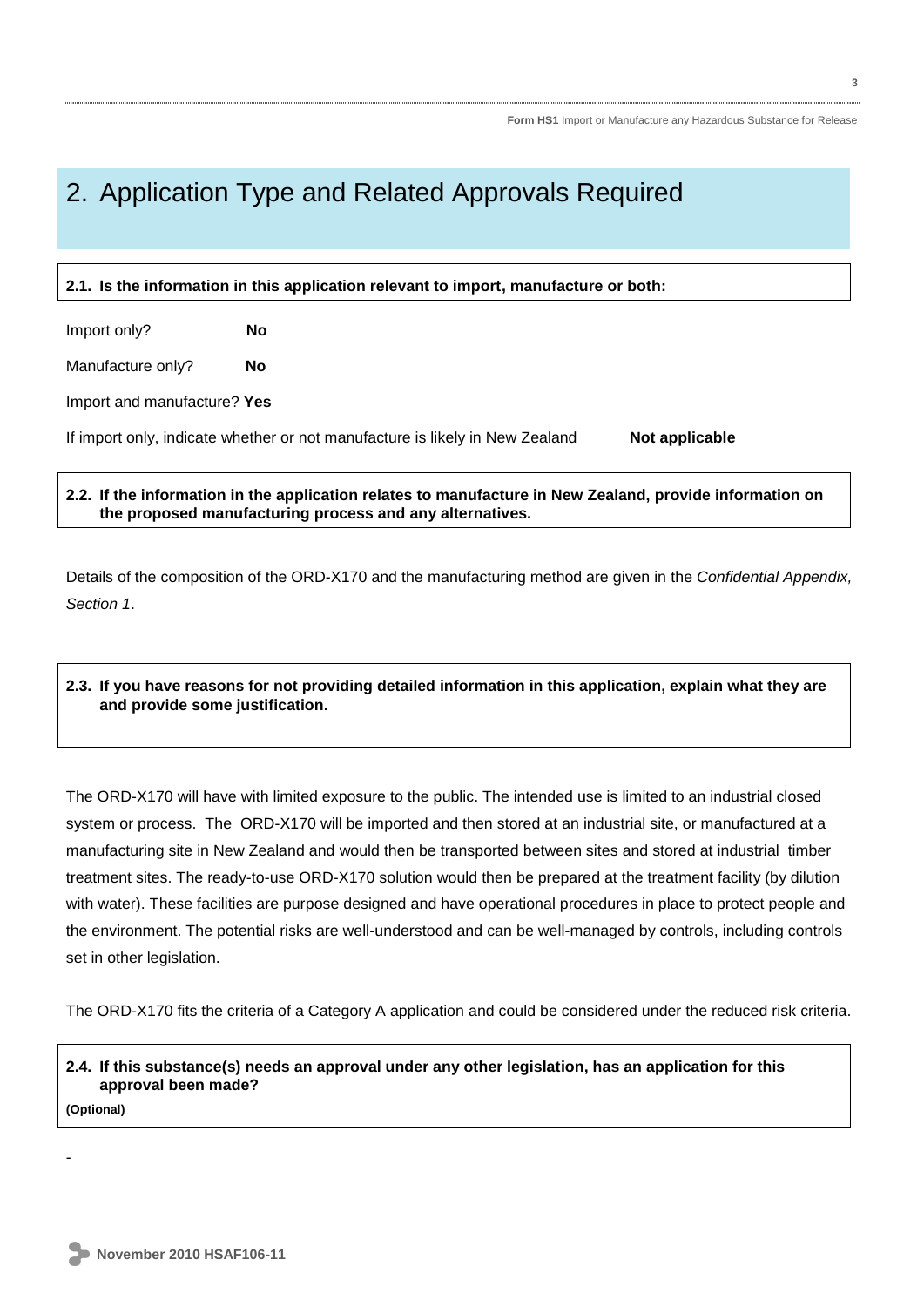# 3. Information on the Substance(s)

**3.1. State the unequivocal identification of the substance(s).**

The ORD-X170 concentrate contains 60% w/w copper carbonate and tebuconazole at 1.3 % w/w, formulated as an aqueous dispersion.

**3.2. Provide information on the chemical and physical properties of the substance(s).**

# **Table 1: Summary of Chemical and Physical Properties for ORD-X170**

| <b>Property</b>     | <b>Description</b>                          |  |  |
|---------------------|---------------------------------------------|--|--|
| Appearance          | Light green opaque aqueous based dispersion |  |  |
| Odour               | Latex paint-like                            |  |  |
| pH                  | 8.99 (as 1% dilution in water)              |  |  |
| Specific gravity    | 1.78                                        |  |  |
| Viscosity           | 378.672 mm <sup>2</sup> /sec @ 20 $^0C$     |  |  |
| Solubility in water | Miscible                                    |  |  |

*Confidential Appendix, Section 1*.

# **3.3. Provide information on the hazardous properties of the substance(s).**

A summary of the hazardous classifications for the ORD-X170 substance is given in the table that follows. Information on the components in the formulations and the reasoning/justification for in the hazardous classifications for ORD-X170 is provided in the *Confidential Appendix, Section 2.*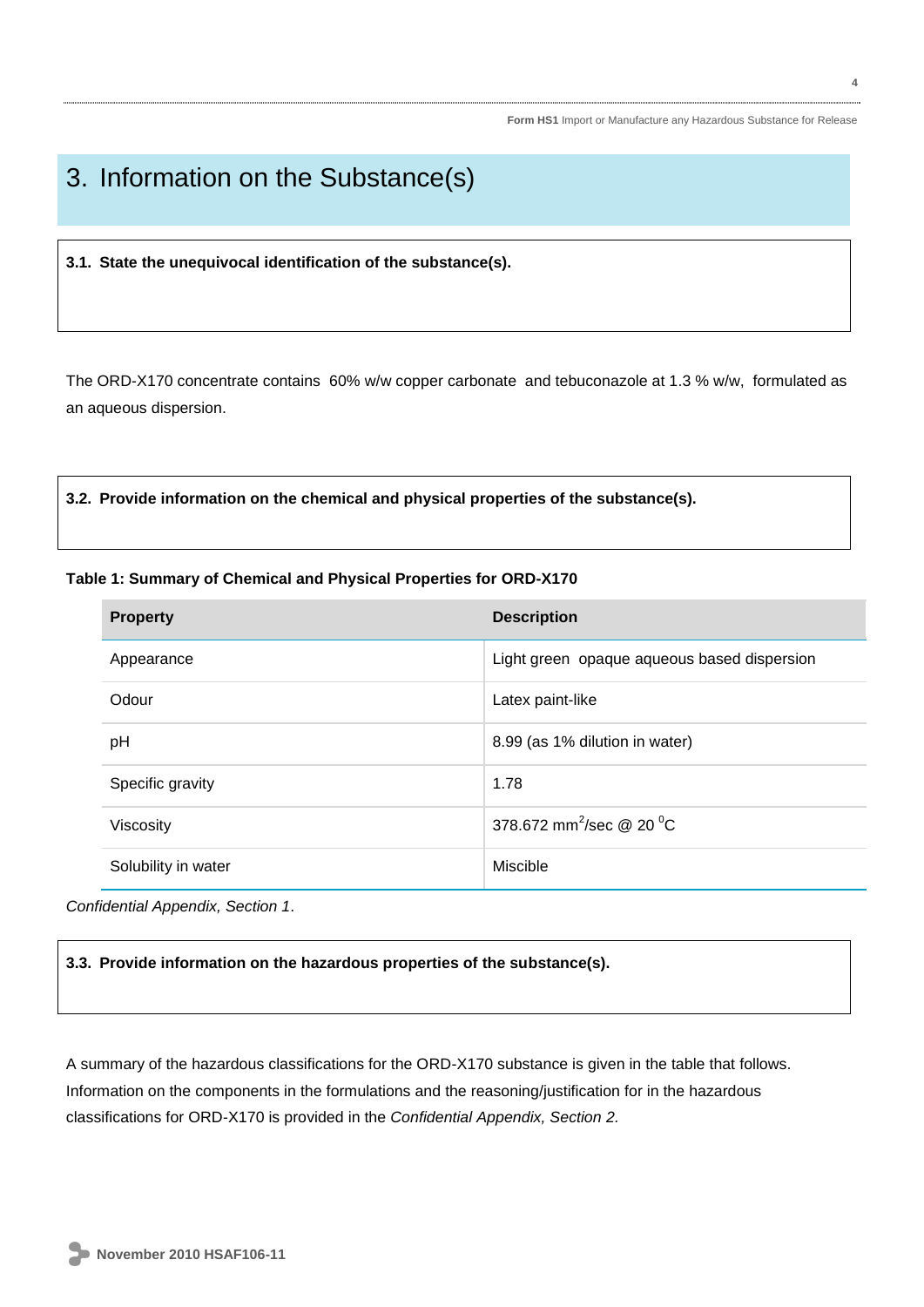| <b>Class</b>                                | <b>Category</b> | <b>Justification</b>                                      |
|---------------------------------------------|-----------------|-----------------------------------------------------------|
| Class 1 : Explosives                        | Not triggered   | No components in substance with<br>Class 1 classification |
|                                             |                 |                                                           |
| Class 3: Flammables                         | Not triggered   | No components in substance with<br>Class 3 classification |
|                                             |                 |                                                           |
| Class 5; Oxidisers                          | Not triggered   | No components in substance with<br>Class 5 classification |
|                                             |                 |                                                           |
| Class 6: Toxicity                           |                 |                                                           |
| 6.1 Acute toxicity                          | 6.1E            | Confidential Appendix, Section 2                          |
| 6.3 Skin irritation                         | Not triggered   | <b>Confidential Appendix, Section 2</b>                   |
| 6.4 Eye irritation                          | 6.4A            | <b>Confidential Appendix, Section 2</b>                   |
| 6.5 Sensitisation                           | Not triggered   | Confidential Appendix, Section 2                          |
| 6.6 Mutagenicity                            | Not triggered   | No components in substance with<br>6.6 classification     |
| 6.7 Carcinogenic effects                    | Not triggered   | No components in substance with<br>6.7 classification     |
| 6.8 Reproductive and Development<br>effects | Not triggered   | No components in substance with<br>6.8 classification     |
| 6.9 Specific target organ toxicity          | 6.9B            | <b>Confidential Appendix, Section 2</b>                   |
|                                             |                 |                                                           |
| Class 8 : Corrosives                        |                 |                                                           |
| 8.1 Corrosive to metal                      | Not triggered   | No components in substance with<br>8.1 classification     |
| 8.2 Corrosive to dermal tissue              | Not triggered   | No components in substance with<br>8.2 classification     |
| 8.3 Corrosive to occular tissue             | Not triggered   | No components in substance with<br>8.3 classification     |
|                                             |                 |                                                           |

# **Table 2: Summary of the hazardous properties for the ORD-X170**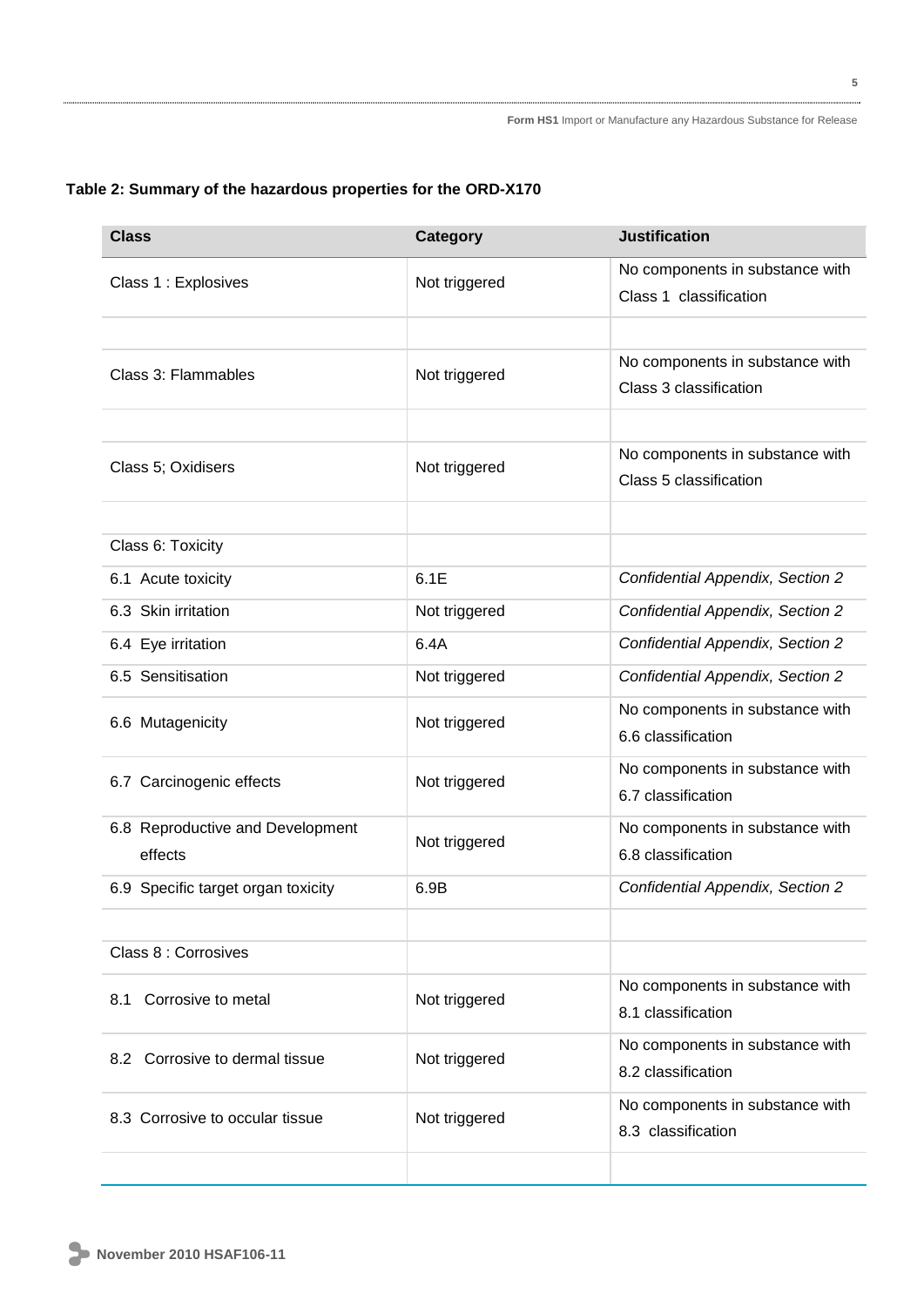| Class 9: Ecotoxicity         |               |                                  |
|------------------------------|---------------|----------------------------------|
| 9.1 Aquatic ecotoxicity      | 9.1A          | Confidential Appendix, Section 2 |
| 9.2 Soil ecotoxicity         | Not triggered | Confidential Appendix, Section 2 |
| 9.3 Vertebrate ecotoxicity   | Not triggered | Confidential Appendix, Section 2 |
| 9.4 Invertebrate ecotoxicity | Not triggered | Confidential Appendix, Section 2 |

# **3.4. Identification of the default Controls on the substance(s).**

A range of default controls are triggered by the hazardous property classification(s) attached to the substance. If you wish, you can list what these default controls are. If you don't provide this information, the EPA will do it for you. Regardless, you need to be aware of what the default controls are so that you can take them into account when assessing risks – see Section 4.

**(Optional)**

The Default Controls applicable to ORD-X170 are shown in Table 3. The relevant Controls specified in the HSNO Regulations will be implemented. It is noted that the Controls for the substance include for an Approved Handler and Tracking. These are triggered by the 9.1A classification. These Controls could be waivered given the very specific purpose and use of the substance, i.e. only on industrial timber treatment sites.

| <b>Hazardous</b>                |                                                           | <b>Default Controls</b>                                                                                                                                                                              |  |  |  |
|---------------------------------|-----------------------------------------------------------|------------------------------------------------------------------------------------------------------------------------------------------------------------------------------------------------------|--|--|--|
| classification                  |                                                           |                                                                                                                                                                                                      |  |  |  |
| <b>TOXICITY</b><br>6.1E<br>6.4A | T <sub>1</sub><br>T <sub>2</sub>                          | Toxic & Corrosive Substances; Classes (6,8,9) Controls regulations<br>Reg 11-27 Limiting exposure to toxic substances<br>Reg 29-30 Controlling exposure in places of work and other 'use' situations |  |  |  |
| 6.9B                            | T4                                                        | Reg 7<br>Requirements for equipment used to handle substances                                                                                                                                        |  |  |  |
| <b>ECOTOXICITY</b><br>9.1A      | T7<br>T8                                                  | Reg 10<br>Restrictions; toxic substances on passenger service vehicles<br>Reg 28<br>Controls for vertebrate poisons                                                                                  |  |  |  |
|                                 |                                                           | Ecotoxic substances; Classes 6,8 and 9 Controls regulations                                                                                                                                          |  |  |  |
|                                 | E1<br>Regs 32-45 Limiting exposure to ecotoxic substances |                                                                                                                                                                                                      |  |  |  |
|                                 | E <sub>2</sub>                                            | Regs 46-48 Restrictions on use of substances in application areas                                                                                                                                    |  |  |  |
|                                 | E <sub>5</sub>                                            | Reg 5(2),6 Requirements for keeping records of use                                                                                                                                                   |  |  |  |
|                                 | E <sub>6</sub>                                            | Reg 7<br>Requirements for equipment used to handle substances                                                                                                                                        |  |  |  |
|                                 | E7                                                        | Reg 9<br>Quantities of ecotoxic substances that require approved handler                                                                                                                             |  |  |  |
|                                 | E <sub>8</sub>                                            | Reg 10<br>Restrictions, toxic substances on passenger service vehicles                                                                                                                               |  |  |  |
|                                 | Identification ; Identification regulations               |                                                                                                                                                                                                      |  |  |  |
|                                 | $\vert$ 1                                                 | Regs 6,7,32-35, 36 (1)-(7) Identification requirements, duties of persons in charge,<br>accessibility, comprehensibility, clarity and durability                                                     |  |  |  |
|                                 | 13                                                        | Reg 9<br>Priority identifiers for ecotoxic substances                                                                                                                                                |  |  |  |
|                                 | 18                                                        | Reg 14<br>Priority identifiers for toxic substances                                                                                                                                                  |  |  |  |

# **Table 3: Default Controls triggered for ORD-X170**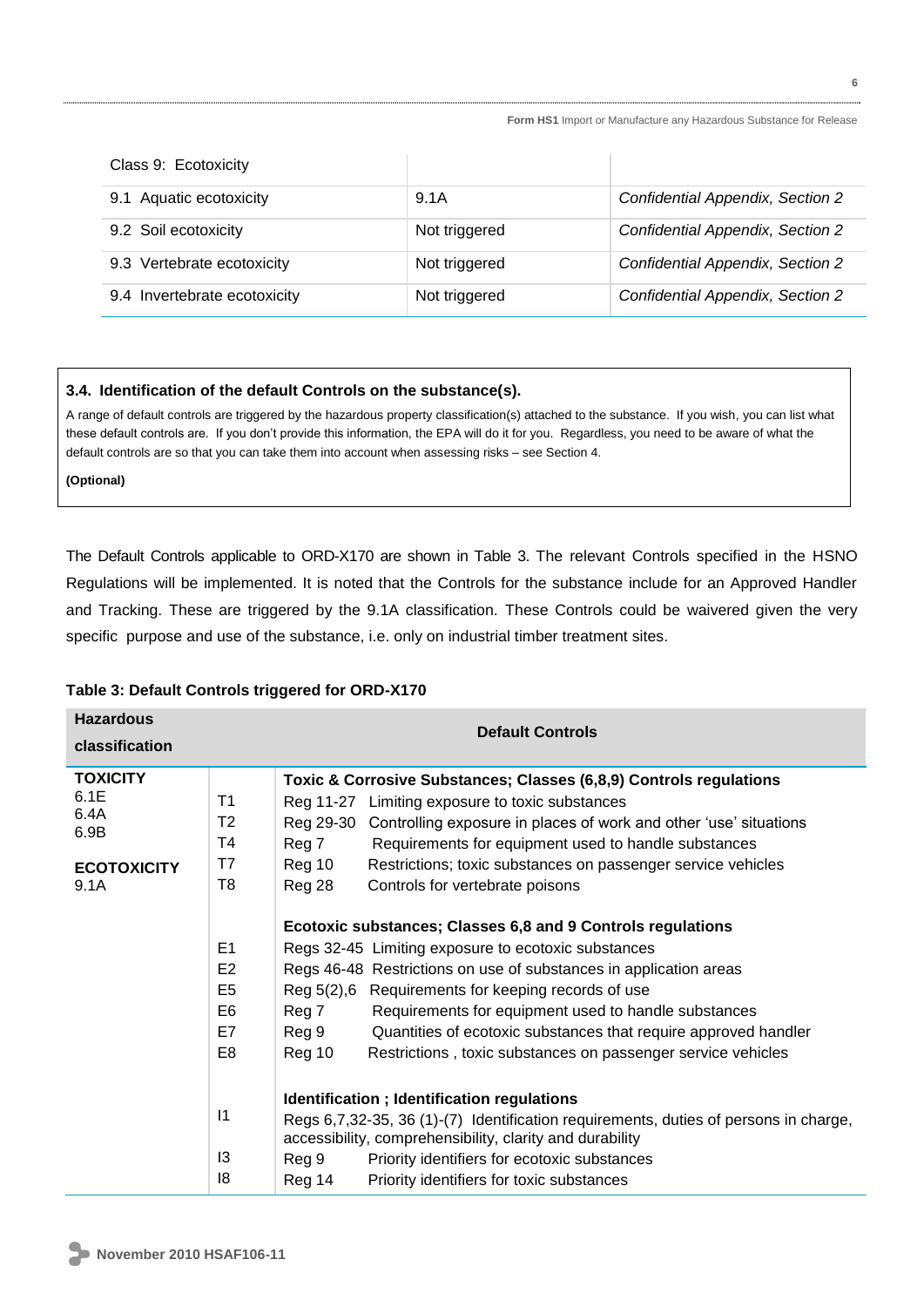| 9                | Reg 18<br>Secondary identifiers for all hazardous substances                                                                                 |
|------------------|----------------------------------------------------------------------------------------------------------------------------------------------|
| 111              | Reg 20<br>Secondary identifiers for all ecotoxic substances                                                                                  |
| 116              | Secondary identifiers for toxic substances                                                                                                   |
| 117              | <b>Reg 25</b><br>Use of generic names                                                                                                        |
| 118              | Reg 26<br>Requirements for using concentration ranges                                                                                        |
|                  | Reg 27                                                                                                                                       |
| 119<br>121       | Regs 29-31 Additional information requirements; incl. multiple packaging                                                                     |
|                  | Reg 37-39, 47-50 General documentation requirements                                                                                          |
| 123              | Reg 41<br>Specific documentation requirements for ecotoxic substances                                                                        |
| 128              | Specific documentation requirements for toxic substances<br>Reg 46                                                                           |
| 129<br>130       | Regs 51,52 Signage requirements                                                                                                              |
|                  | Advertising corrosive and toxic substances<br><b>Reg 53</b>                                                                                  |
|                  | Packaging; Packaging regulations                                                                                                             |
| P <sub>1</sub>   | Regs 5, 6, 7 (1), 8 General packaging requirements                                                                                           |
| P <sub>3</sub>   | Criteria that allow substances to be packaged to a standard not<br>Reg 9<br>meeting Packing Group I, II, III                                 |
| P <sub>13</sub>  | Reg 19 Packaging requirements for toxic substances (Class 6)                                                                                 |
| P <sub>15</sub>  | Reg 21 Packaging requirements for ecotoxic substances (Class 9)                                                                              |
| PG <sub>3</sub>  | Packaging requirements equivalent to UN Packing Group III<br>Schedule 3                                                                      |
|                  |                                                                                                                                              |
|                  | <b>Disposal</b> ; Disposal Regulations                                                                                                       |
| D <sub>4</sub>   | Reg 8<br>Disposal requirements for class 6,8 substances (toxics, corrosives)                                                                 |
| D <sub>5</sub>   | Disposal requirements for class 9 substances (ecotoxics)<br>Reg 9                                                                            |
| D <sub>6</sub>   | Reg 10 Disposal requirements for packages                                                                                                    |
| D7               | Regs 11, 12 Information requirements for manufacturers, importers,                                                                           |
| D <sub>8</sub>   | suppliers, and persons in charge<br>Regs 13, 14 Documentation requirements for manufacturers, importers and                                  |
|                  | suppliers, and persons in charge                                                                                                             |
|                  |                                                                                                                                              |
| EM1              | <b>Emergency Management; Emergency Management Regulations</b><br>Reg 6,7, 9-11 Level 1 information requirements for suppliers and persons in |
|                  | charge                                                                                                                                       |
| EM <sub>6</sub>  | Reg 8 (e) Information requirements for toxic substances                                                                                      |
| BM7              | Reg 8 (f) Information requirements for ecotoxic substances                                                                                   |
| EM8              | Regs 12-16, 18-20 Level 2 information requirements for suppliers and<br>persons in charge                                                    |
| EM11             | Regs 25-34 Level 3 emergency management requirements; duties of person<br>in charge, emergency response plans                                |
| EM2              | Regs 35-41 Level 3 emergency management requirements; secondary<br>containment                                                               |
| EM <sub>13</sub> | Level 3 emergency management requirements; signage<br>Reg 42                                                                                 |
|                  | <b>Tracking: Tracking Regulations</b>                                                                                                        |
| TR <sub>1</sub>  | Regs 4(1), 5,6 General tracking requirements                                                                                                 |
|                  | <b>Approved Handlers; Personnel Qualification Regulations</b>                                                                                |
| AH1              | Approved Handler requirements (including test certificate and<br>Regs 4-6                                                                    |
|                  | qualification requirements)                                                                                                                  |
|                  |                                                                                                                                              |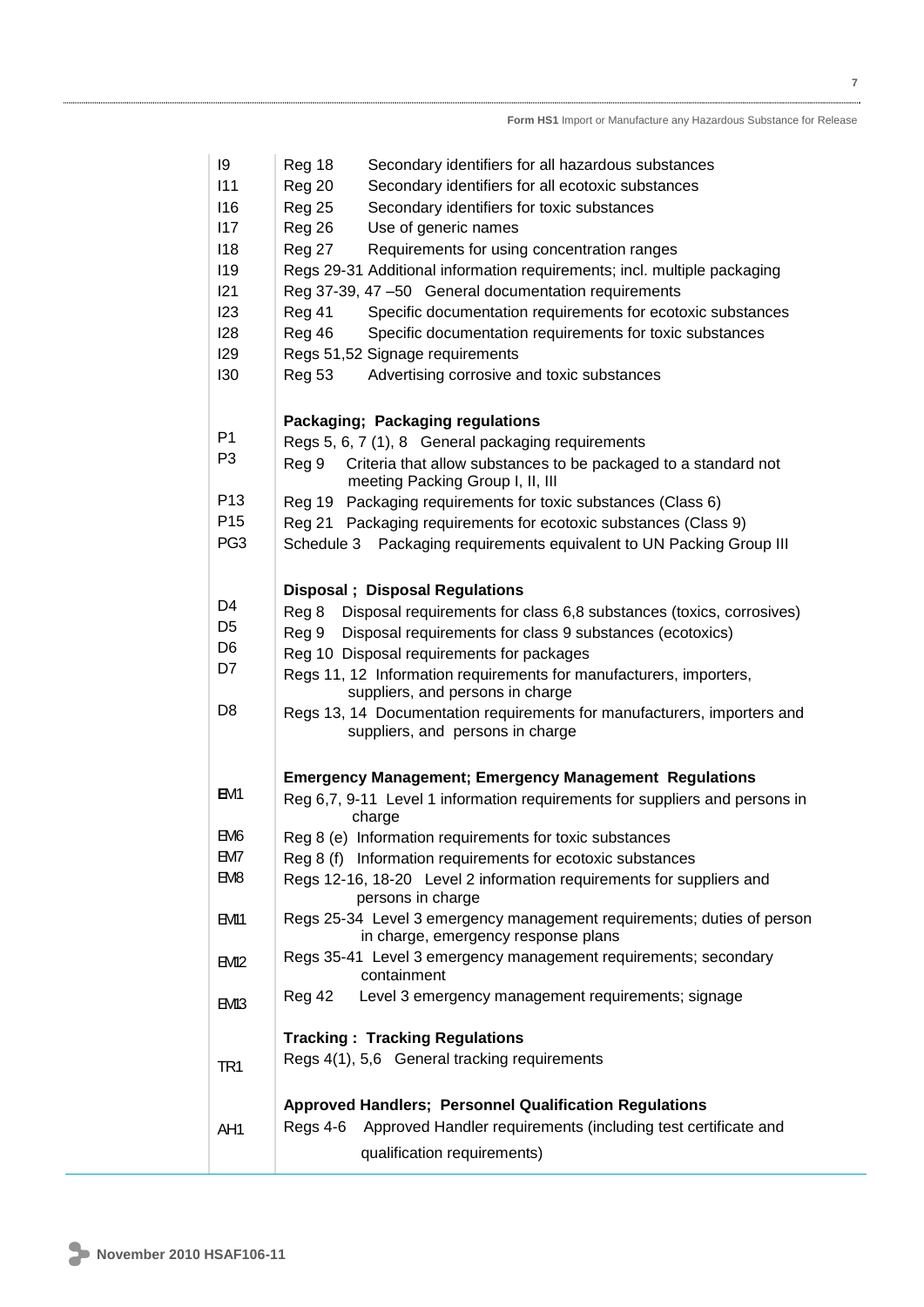# **3.5. Provide information on what will happen to the substance throughout its whole life from its introduction into New Zealand, its uses, through to disposal.**

## **Importation**

The ORD-X170 is to be imported .

# **Transport & Storage**

The ORD-X170 will be transferred by road to the applicants site and stored until shipped to the end-use customer.

### **Identification**

Drums or IBC's will have a product label identifying the product, ingredients, priority identifiers (hazard classifications), warning and first aid information, manufacturer and contact details. In addition a Safety Data sheet would be available for the preservative (e.g. for the treatment company) and for the treated timber (e.g. for treatment company, merchants, builders, users). *Confidential Appendix, Section 3*

Transport within NZ would be via road transport operators approved to handle products classified as ecotoxic and toxic. Although it is unlikely tanks would rupture or leak there is potential risk of a spillage in the event of a traffic accident. Under such circumstances site management would be by the emergency services (police, fire) to contain the spill and oversee the recovery of liquid and clean up.

The substance would be stored at the timber treatment facility within a bunded area either in the original packaging (drums, IBC) or in a storage tank.

## **Use**

The ORD-X170 is a dispersion concentrate that requires dilution with water prior to the impregnation process used to treat the timber or wood product. The volume of dilute solution held on site can range from 20 000 litres to as much as 150 000 litres depending on the number of storage tanks, capacity of the treatment storage tanks and the size of the timber treatment vessel.

The ORD-X170 would be mixed then would be transferred via a metering pump into a tank with water, and mixed well, to achieve the desired final concentration.

Timber treatment facilities are required to meet or exceed the *Best Practice Guidelines for the Safe use of Timber Preservatives & Antisapstain Chemicals* (a copy can be downloaded from [www.nztpc.co.nz](http://www.nztpc.co.nz/)).

The timber treatment process requires the timber, roundwood or other wood product to be preconditioned (dried) before placing into the treatment vessel. The wood is moved in and out of the vessel on bogies. This vessel is a cylinder that can be sealed to allow a vacuum to be drawn to expel air before the treatment solution is then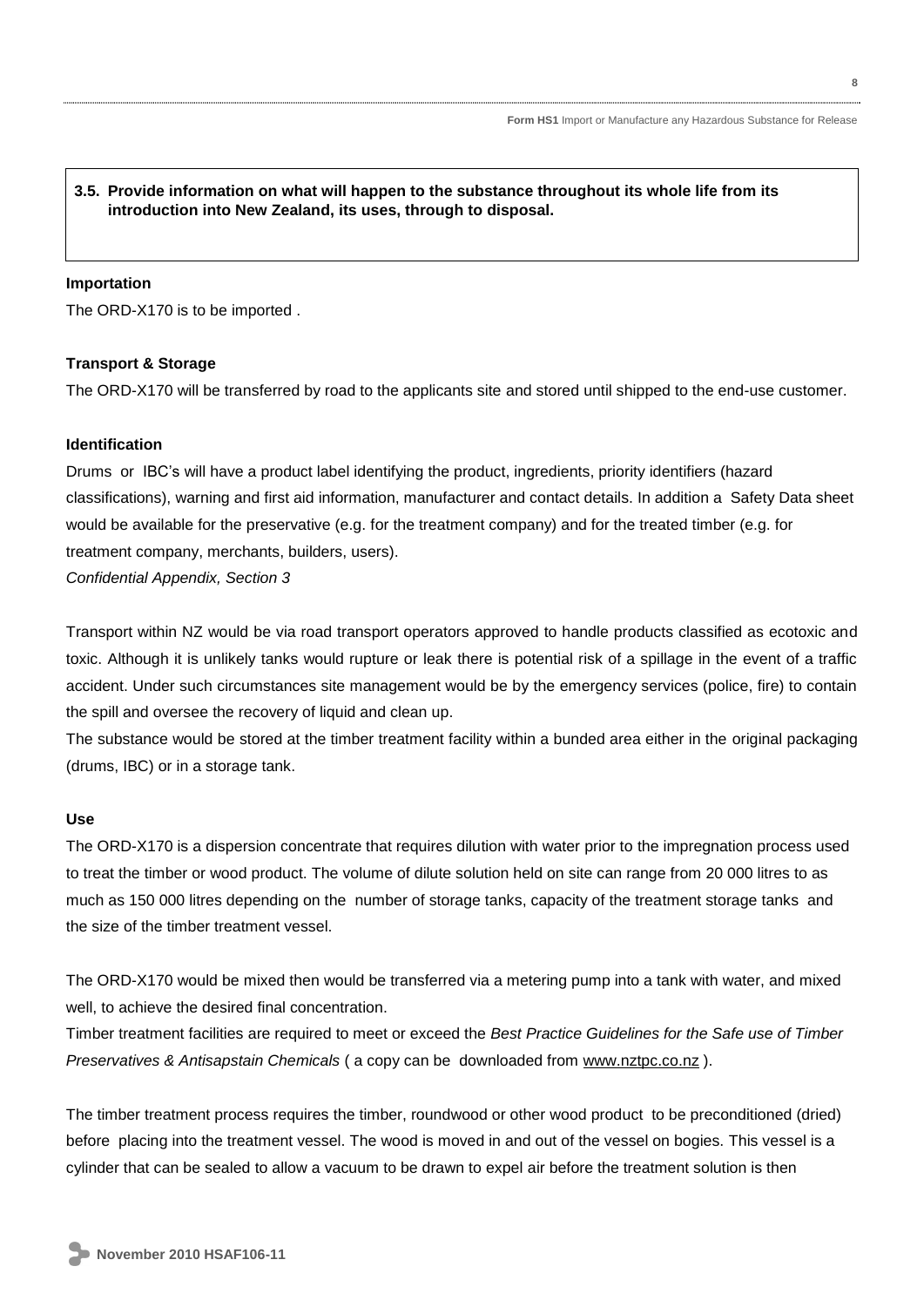introduced into the cylinder and into the wood. The vacuum is then released and a pressure applied to the full cylinder of wood and solution. This pressure cycle forces the treating solution deeper into the wood. The pressure in then released and the solution drained and pumped back to the treating solution holding tank. A second vacuum is then drawn to remove any excess solution remaining in the cylinder and on timber surfaces. The treatment is in a closed system and typically these days is an automated process. The use of vacuum and pressure cycles can be varied for different types of wood products and to target specific nett solution uptake ranges. The wood product has to be penetrated by the preservative solution and achieve the required concentration level of active ingredients. These requirements will vary with the end-use of the timber and are determined by the hazard classes described in the relevant timber treatment standards for the type of wood product, e.g. AS1604:2010 and NZS3640:2003. *Confidential Appendix, Section 4*

When the freshly treated wood comes out of the treatment vessel it will be 'wet' or 'damp' but may be surface dry, i.e not dripping. The wood is left on a protected area ('drip pad') until the timber is at a minimum surface dry and can be safely transported to a storage area or off site. The operators do not need come in direct contact with the treating solution or to handle freshly treated timber.

# **In-service use of treated timber**

The copper and tebuconazole active ingredients are deposited in the timber by the treatment process. This combination and ratio of preservative actives is recognised as a water borne preservative and 'leach resistant' preservative type in treatment standards, e.g. NZS3640:2003 and AS/NZ1604:2010 series.

The handling and use of treated timber is well-documented with a safety data sheet and work place exposure limits set by the NZ Department of Labour , e.g. for wood dust.

#### **Disposal**

The empty packaging will be rinsed with clean water, with washings disposed of into the treatment system, and the containers recycled or crushed and disposed of locally.

Delivery by returnable IBC's to New Zealand sites means there will be no empty containers to dispose of. IBC's are rinsed with clean water and the washings returned to the treatment system. Damaged containers are washed, crushed and disposed of to an approved landfill.

The treated timber at the end of its service life, or off cuts, would be disposed of to an approved landfill licensed to accept preservative treated wood waste. The treated timber contains copper which will not biodegrade. Other components are biodegradable.

The burning of preservative treated timber is not recommended, nor for use for home heating fires or barbeques.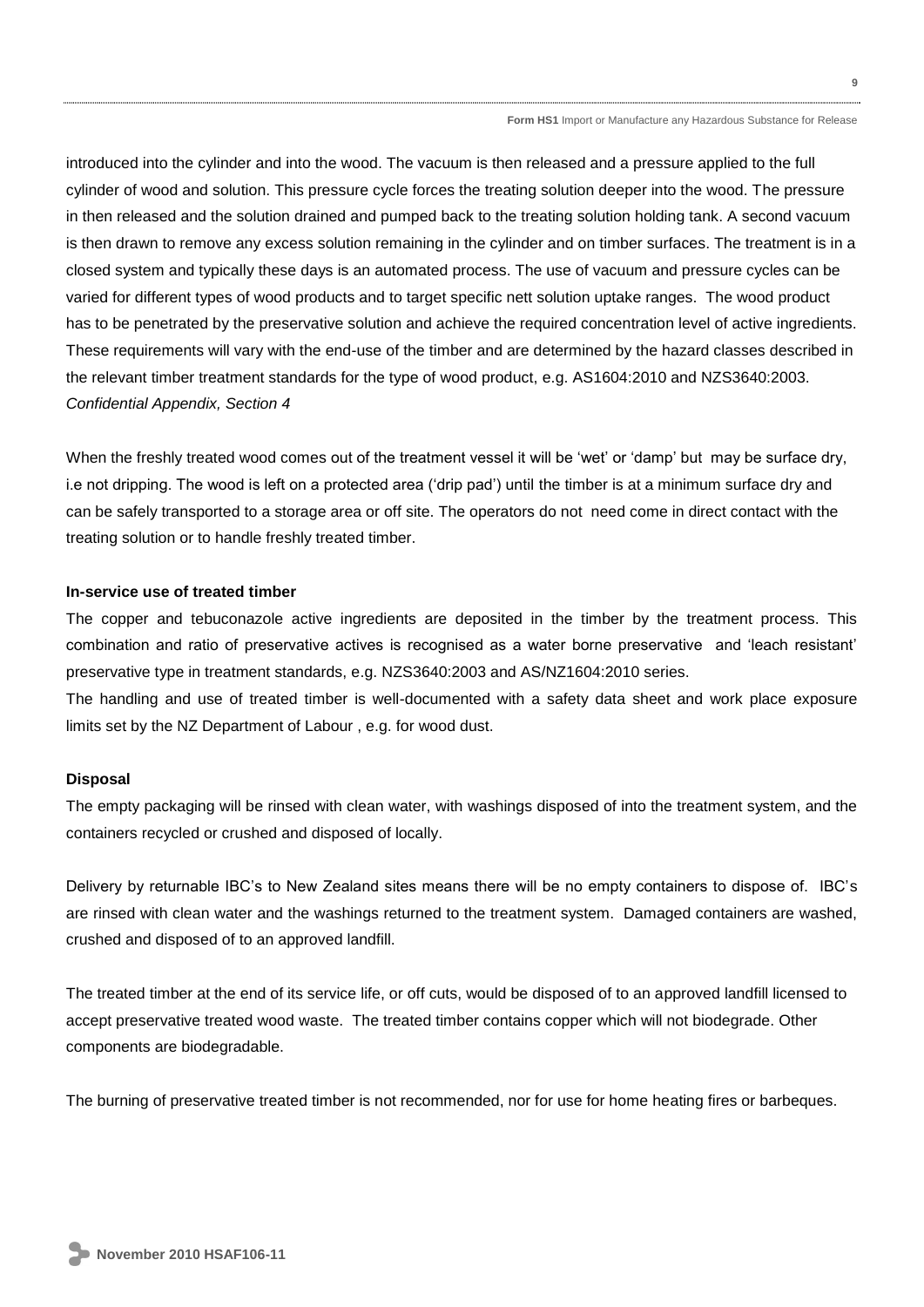# 4. Risks, Costs and Benefits

# **4.1. Identify all of the potential risks, costs and benefits of the substance(s)**

# **RISKS**

The ORD-X170 substance has toxicity and ecotoxic hazardous classifications but will have with limited adverse exposure risks as the intended uses are in an industrial closed system or processes, i.e. only at industrial timber treatment plant sites.

The substance is not for retail sale nor likely to be accessible to the general public except as treated timber.

Potential risks arising from the use of the substance have been reviewed in-house and are based on long term

knowledge from the manufacture and use of existing preservative systems. The potential adverse events that might

arise during the life cycle of these substances are summarised in Table 4.

| Life cycle step                               | Potential adverse event                                                                                                                                                                                                                                                                                                      |
|-----------------------------------------------|------------------------------------------------------------------------------------------------------------------------------------------------------------------------------------------------------------------------------------------------------------------------------------------------------------------------------|
| Importation of substance & storage            | Leak or spillage of components<br>$\star$<br>Labels missing or damaged<br>$\star$<br>Incorrect information about material<br>$\ast$<br>Incorrect packaging<br>$\ast$<br>Material not meeting specification<br>$^{\ast}$                                                                                                      |
| Transport to industrial timber treatment site | Spillage from transport accident resulting in<br>$\ast$<br>exposure to people (eye or skin contact) or<br>contamination of environment (water, soil)<br>Containers damaged or leaking<br>$\star$<br>Transported with incompatible substances<br>$\ast$<br>Inadequate packaging or documentation<br>$\ast$<br>Fire<br>$\star$ |
| Storage at industrial timber treatment site   | Containers or tanks damaged or leaking<br>$\star$<br>Stored with incompatible substances<br>$\ast$<br>Inadequate packaging, labelling or<br>$\ast$<br>documentation                                                                                                                                                          |

# **Table 4: Summary of potential adverse events**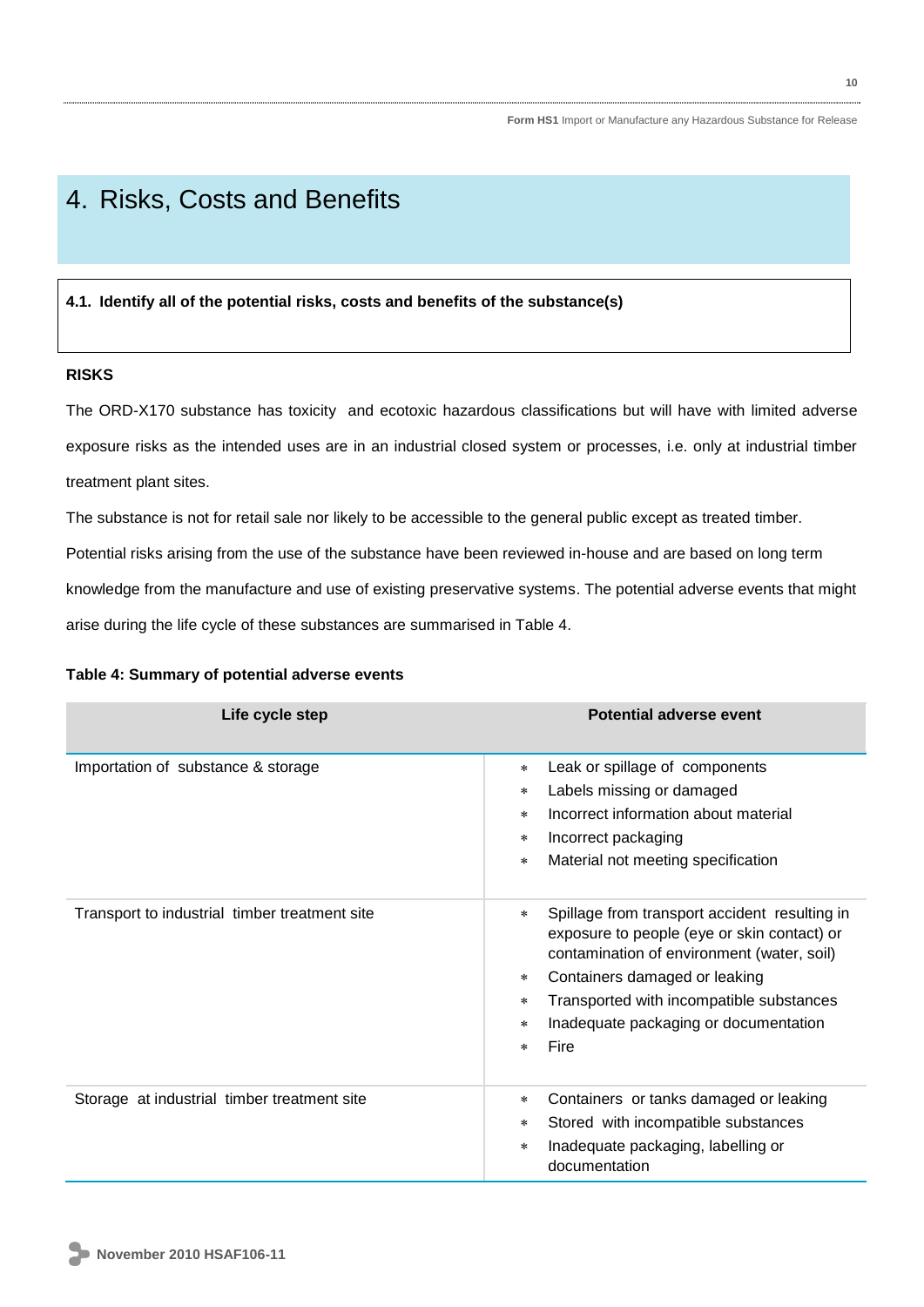|                     | Access by unauthorised people, e.g.<br>$\ast$<br>children<br>Fire<br>$\star$                                      |
|---------------------|-------------------------------------------------------------------------------------------------------------------|
| Application         | Incorrect dilution of concentrate (product<br>$\ast$<br>out of specification)                                     |
|                     | Mixing or contamination with incompatible<br>$\star$<br>materials                                                 |
|                     | Spillage outside of protected bunded or<br>$\star$<br>sealed area                                                 |
|                     | Leak from storage tanks or piping<br>$\ast$                                                                       |
|                     | Use of treatment plant that is not up to<br>$\ast$<br>minimum requirements of Best Practice<br>Guideline document |
|                     | Operator exposure, e.g. lack of adequate<br>$\star$<br>protective equipment, information, warnings                |
|                     | Breathing in mists as treatment vessel door<br>$\star$<br>is opened                                               |
|                     | Storage of freshly treated timber on an<br>$\ast$<br>unprotected area or to rain                                  |
| Use as treated wood | Exposure (dermal contact) to freshly treated<br>$\star$<br>('wet') timber                                         |
|                     | Timber not treated to specification<br>$\ast$                                                                     |
|                     | Leaching of active ingredients from treated<br>$\ast$<br>timber                                                   |
|                     | Timber used incorrectly (in use)<br>$\star$                                                                       |
| Disposal            | Disposing of concentrate or dilute to sewer,<br>$\star$<br>drain or waterway                                      |
|                     | Disposal of treatment chemical residues or<br>sludges                                                             |
|                     | Not rinsing drums before disposal<br>$\ast$                                                                       |
|                     | Use of drums or IBC 's for other products or<br>$\ast$<br>for household use                                       |
|                     | Burning treated wood (BBQ's, heating fires)<br>$\ast$                                                             |

These potential adverse events were then considered for possible risks that might arise taking into account the hazardous classifications for the substances. These possible risks are summarised in Table 5.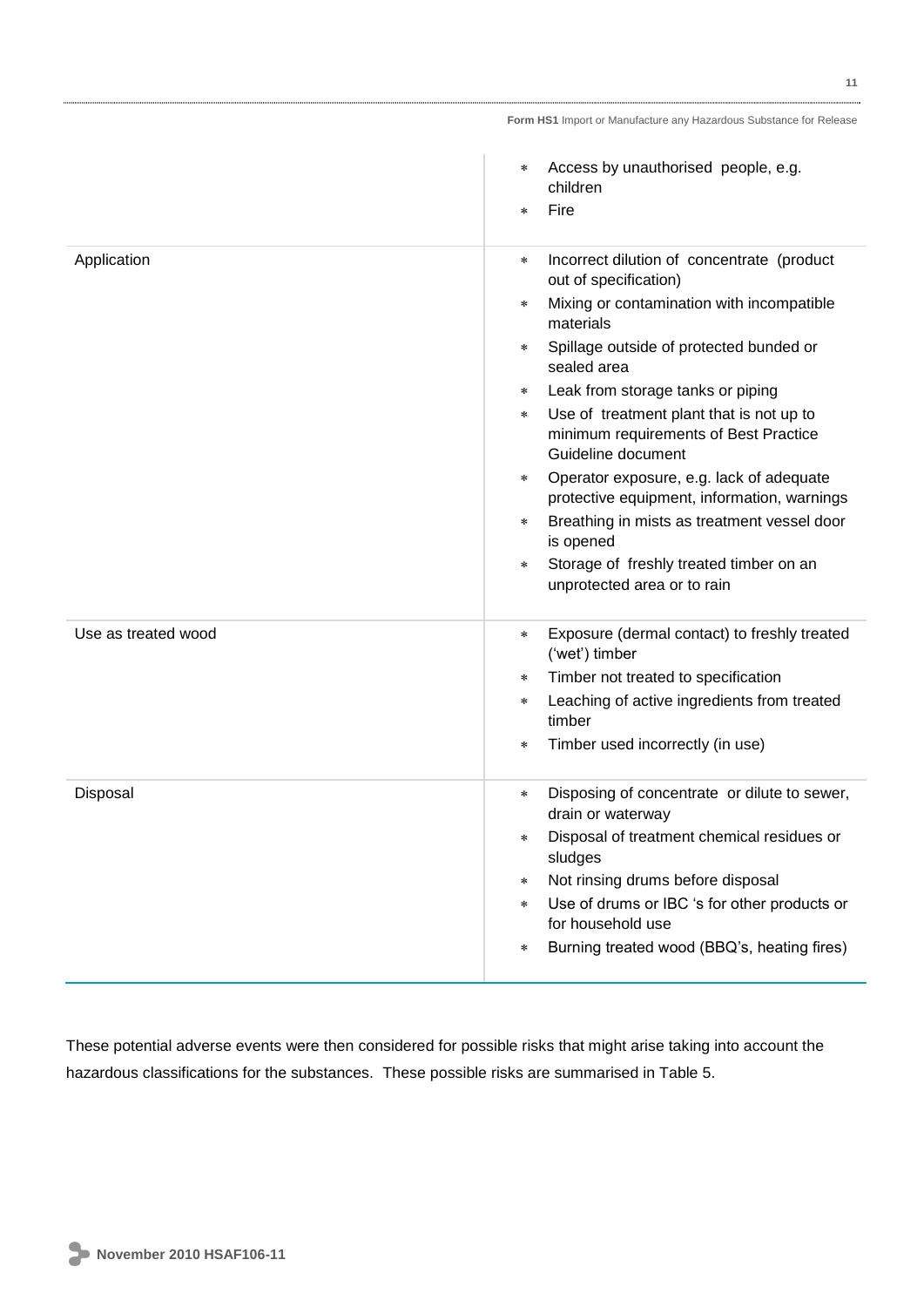# **Table 5: Potential Adverse Effects and Possible Risks for the ORD-X170**

| <b>Averse event</b>                                                 | <b>Possible causes</b>                                                                                                                                                                                                                                                                                                                                                                                                       | <b>Exposure route</b>                                                                                                                                                                                                                                                                                                                            | Possible risk                                                                                                                                                                                                                                                                                                                                                                    |
|---------------------------------------------------------------------|------------------------------------------------------------------------------------------------------------------------------------------------------------------------------------------------------------------------------------------------------------------------------------------------------------------------------------------------------------------------------------------------------------------------------|--------------------------------------------------------------------------------------------------------------------------------------------------------------------------------------------------------------------------------------------------------------------------------------------------------------------------------------------------|----------------------------------------------------------------------------------------------------------------------------------------------------------------------------------------------------------------------------------------------------------------------------------------------------------------------------------------------------------------------------------|
| Unintentional release or<br>spillage of substance to<br>environment | Transport accident<br>$\bullet$<br>(road) or shipping<br>(across Cook Strait)<br>resulting in spillage<br>Faulty or damaged<br>$\bullet$<br>containers or<br>packaging<br>Spillage when<br>$\bullet$<br>transferring or<br>diluting concentrate<br>Incorrect disposal of<br>$\bullet$<br>substances or<br>residues                                                                                                           | Contamination of<br>$\bullet$<br>waterways, sewers,<br>seawater<br>Contamination of soil<br>٠<br>Skin contact with<br>substance<br>Splashes of liquid<br>٠<br>into eyes or rubbing<br>eyes with<br>contaminated hands<br>or gloves or overalls<br>Air emissions or<br>$\bullet$<br>chemical residue in<br>ash (from burning<br>treated off-cuts) | Toxic effects to<br>$\bullet$<br>aquatic organisms<br>(fresh and salt water)<br>Possible effects on<br>$\bullet$<br>soil ecosystem<br>Possible effects on<br>٠<br>native flora or fauna<br>Effects on human<br>$\bullet$<br>health (workers,<br>bystanders) through<br>inhalation, eye or<br>skin contact<br>Effect on vertebrates<br>٠<br>(beneficial or non<br>target species) |
| Short term exposure to<br>substance by people                       | Transport accident<br>$\bullet$<br>(road or sea)<br>Disposal of rinse<br>$\bullet$<br>water from<br>containers<br>Faulty or damaged<br>$\bullet$<br>containers or<br>packaging-<br>warehouse staff,<br>transport operator,<br>user<br>Spillage when<br>$\bullet$<br>transferring<br>concentrate or when<br>diluting ready for use<br>solution<br>Lack of adequate<br>$\bullet$<br>personal protective<br>equipment - contact | Contact with skin or<br>$\bullet$<br>eyes<br>Inhalation of mist,<br>$\bullet$<br>aerosols<br>Ingestion of liquid<br>$\bullet$<br>(deliberate or by<br>child or pet)                                                                                                                                                                              | Effects on human<br>$\bullet$<br>health<br>Harmful toxic effect if<br>$\bullet$<br>ingested<br>Effects to eyes and<br>٠<br>skin                                                                                                                                                                                                                                                  |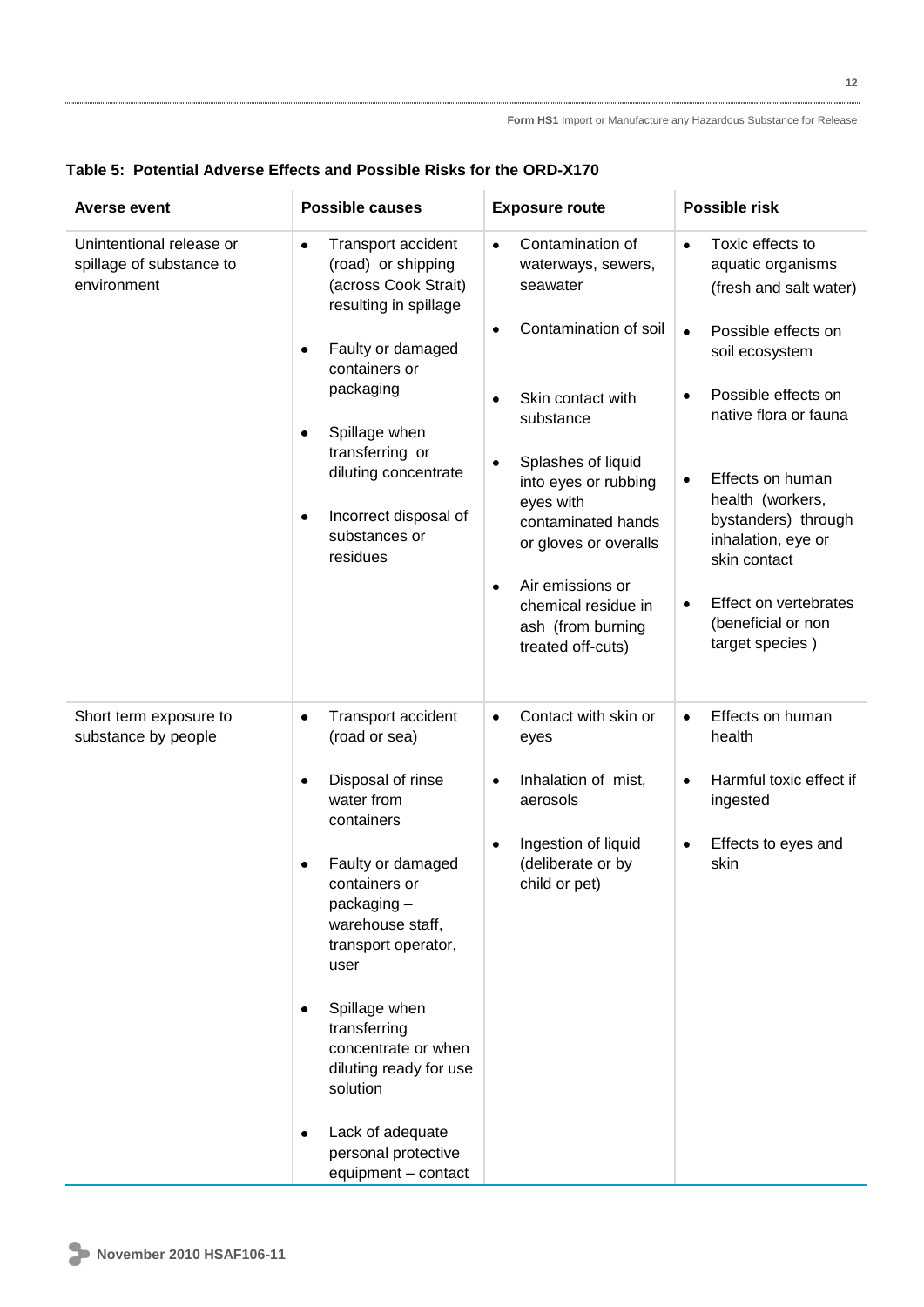|                                    | with solution or<br>freshly treated timber                                                                                                                                            |                                                                                                                                                                                   |                                                                                                                                                                                                                                                                                       |
|------------------------------------|---------------------------------------------------------------------------------------------------------------------------------------------------------------------------------------|-----------------------------------------------------------------------------------------------------------------------------------------------------------------------------------|---------------------------------------------------------------------------------------------------------------------------------------------------------------------------------------------------------------------------------------------------------------------------------------|
| Long term exposure to<br>substance | Large spillage with<br>٠<br>long term<br>contamination<br>Lack of adequate<br>$\bullet$<br>personal protective<br>equipment (workers)<br>Contact with freshly<br>treated (wet) timber | Contamination of soil<br>$\bullet$<br>or waterway, storm<br>water (oral, dermal,<br>inhalation of dust)<br>Inhalation of mist,<br>$\bullet$<br>skin or eye contact<br>with liquid | Toxic effects to<br>$\bullet$<br>aquatic organisms<br>Potential effects on<br>$\bullet$<br>native flora or fauna<br>Potential effects on<br>soil ecosystem<br>Effect on vertebrates<br>(beneficial or non<br>target species)<br>Possible Chronic<br>effects e.g. organs<br>or systems |
|                                    |                                                                                                                                                                                       |                                                                                                                                                                                   |                                                                                                                                                                                                                                                                                       |

# **Environmental risks**

If not prevented, or an adverse event controlled, a spillage of ORD-X170 would impact negatively on water ecosystems. The ORD-X170 triggers a 9.1A aquatic classification. Any spillage has the potential to lead to contamination of sewers, soil or ground water. The substance is miscible in water, and adverse effects might eventuate for aquatic organisms. Care will need to be taken during any transfer/pumping/mixing process at the timber treatment plant.

Environmental contamination could result from treated timber as it exits the timber treatment vessel. However industry best practice requires timber to be left on a drip pad or on in protected area until the timber is drip free. The use of the ORD-X170 poses no additional hazard to existing industrial timber treatment application practices.

# **Health risks**

# *Public health effects*

Adverse public health effects could arise in the event of transport accidents that impact on people (the drivers and passengers of any vehicles involved), bystanders and emergency services. The ORD-X170 could be transported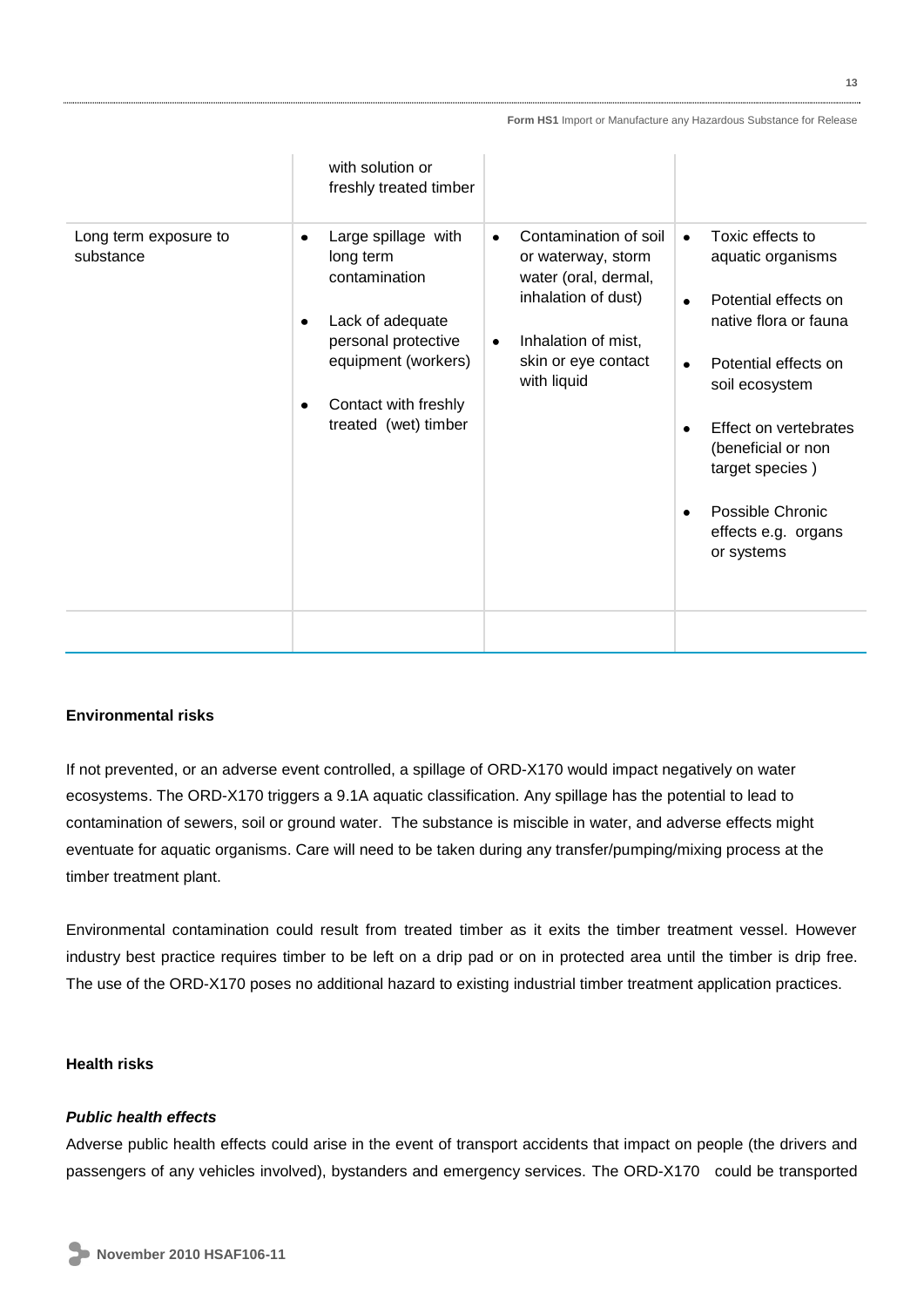in drums or IBC's . The substance is classified as 6.1E (for acute toxicity), 6.4 A (eye irritant) and 6.9B (suspected target organs systemic toxicant).

Exposure to spillages could result in health effects if person's were not wearing personal protective equipment. Exposure to eyes could cause eye irritancy. However the use of drums or IBC's with identifying labels and hazard symbols should alert people to the danger that the liquid is a hazardous substance and precautions should be taken.

The use in restricted access, purpose built timber treatment facilities limit the risk of public access resulting in inadvertent oral ingestion, dermal or eye contact at the location where these products are to be stored and used for timber impregnation.

### *Worker/operator /handler health effects*

The treatment plant facilities are on industrial sites and are well-ventilated. It is unlikely that any emissions or aerosols would build up in a confined space and pose a health risk, e.g. eye irritancy. The substance also has a chronic health hazardous classification (6.9B) that will need to be managed by good occupational and operational work practices.

The ORD-X170 concentrate requires dilution with water prior to use but will be used in a 'closed application system' in purpose built timber treatment facilities on industrial sites that have limited access. Preparation of the wood preservative treating solution is by metering pump by mixing the ORD-X170 with water. No operators would directly handle the concentrate preservative. Plant operators would need to take care to prevent personal contamination when unloading the treatment vessel or from direct skin contact with freshly treated wet timber. Gloves, boots, overalls, goggles and an impervious apron are typical protection clothing worn at timber treatment plants when there is a risk of contact with liquids or where there is potential for contact with freshly treated 'wet' timber. Workers at the treatment sites have low exposure risks provided protective equipment is used.

# **COSTS AND BENEFITS**

#### **Indirect costs**

Costs that could be attributable to use of these substances would be a consequence of a spillage from a transport accident, or treatment vessel or storage tank leaking or failing. The cost of any spillage adversely affecting the environment or people will be determined by the volumes involved and costs in cleaning up.

The active ingredients are already used in New Zealand and no additional indirect costs have been identified from previous uses with other types of copper-based timber preservatives.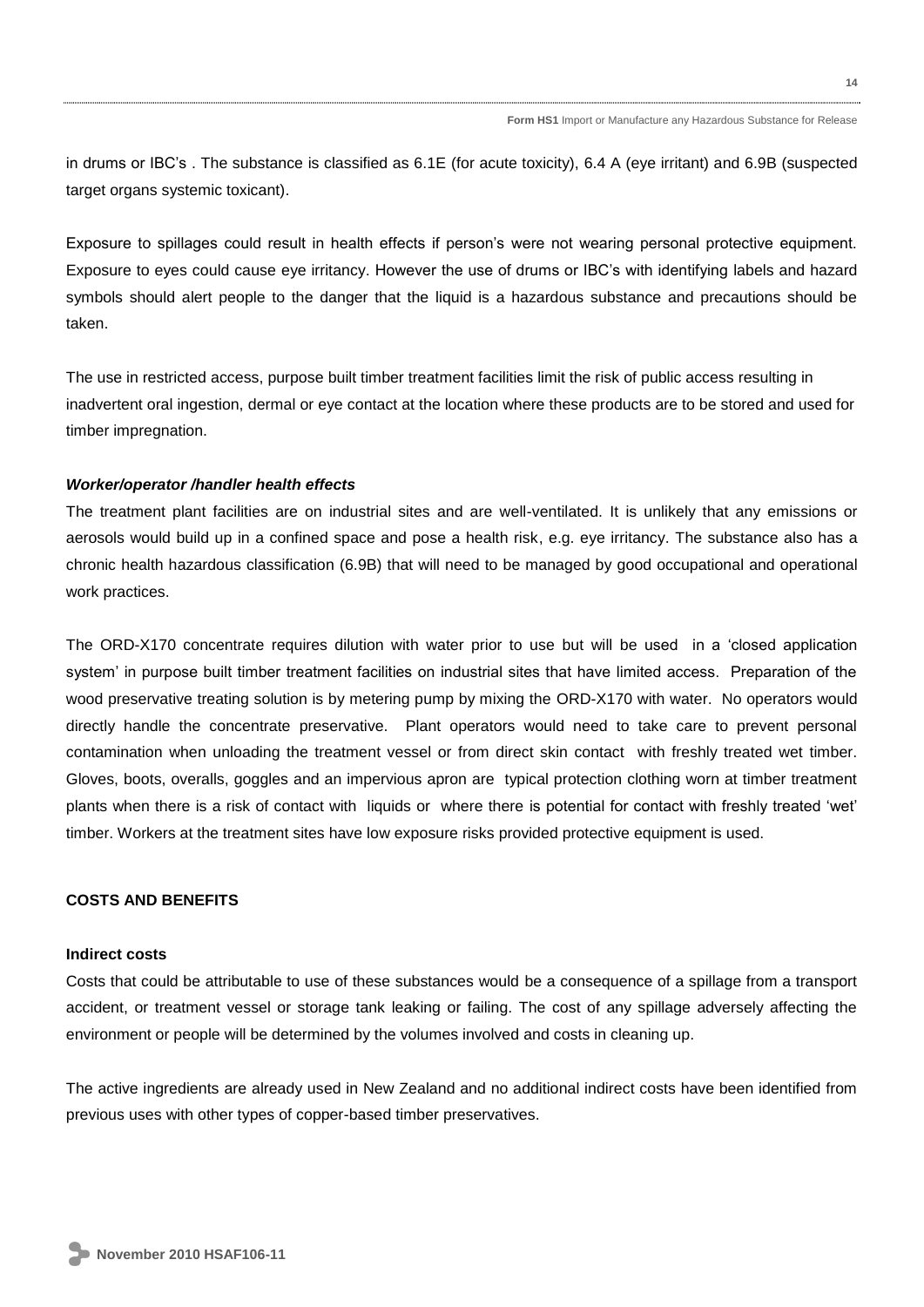# **Direct costs**

The ORD-X170 is an alternative to other copper-based wood preservatives that contain ammonia or ethanolamine. Having a lower hazard (to people) and cost effective preservative formulations available assists the treatment industry remain competitive in domestic and export markets.

The potential future users (timber treatment sites) in New Zealand already have water based preservative treatment plant facilities. Investment may be required to install another storage tank which may also necessitate extending the bunded area (in which these tanks sit).

No specific disposal costs have been identified for these substances that would not apply to other copper based preservative systems. Drums or IBC's are rinsed with water and washings are recycled through the treatment system. Any solid timber waste produced, e.g. sawdust, shavings or treated timber at the end of its service life, would be disposed of to an approved landfill in accordance with local Council requirements.

### **Benefits**

There are many timber preservative formulations as alternatives to copper-chrome-arsenate (CCA) already available in New Zealand. The earliest alternative formulations used ammonia (with undesirable side effects of odour and instability if the ammonia concentration dropped) and this was followed by formulations with a high ethanolamine concentration as an alternative solubilising agent. The copper was usually a copper oxide or salt. Newer formulations use finely ground copper compounds (micronized copper) that is formulated as a dispersion and this allows solvents with hazardous properties to be removed.

It also remains important to maintain cost effectiveness as a wood preservative option by the choice of best cost raw materials and manufacturing methods, optimising concentrations of active ingredients in the liquid concentrates (to minimise transport costs) and to have formulations that are stable and can be mixed using existing equipment at the timber treatment facilities.

# **4.2. Provide an assessment of those risks, costs, and benefits identified in Section 4.1 which might be significant.**

Section 3.4 above and 4.5 below).

The risks that are likely to be significant are from (1) a spillage of any of the substances resulting in contamination of soil and/or a waterway and possible involuntary exposure to bystanders, and (2) exposure to timber treatment operators to the treating solution by direct contact with the liquid or to the freshly treated (wet) timber surfaces. These risks have been summarised in Table 6.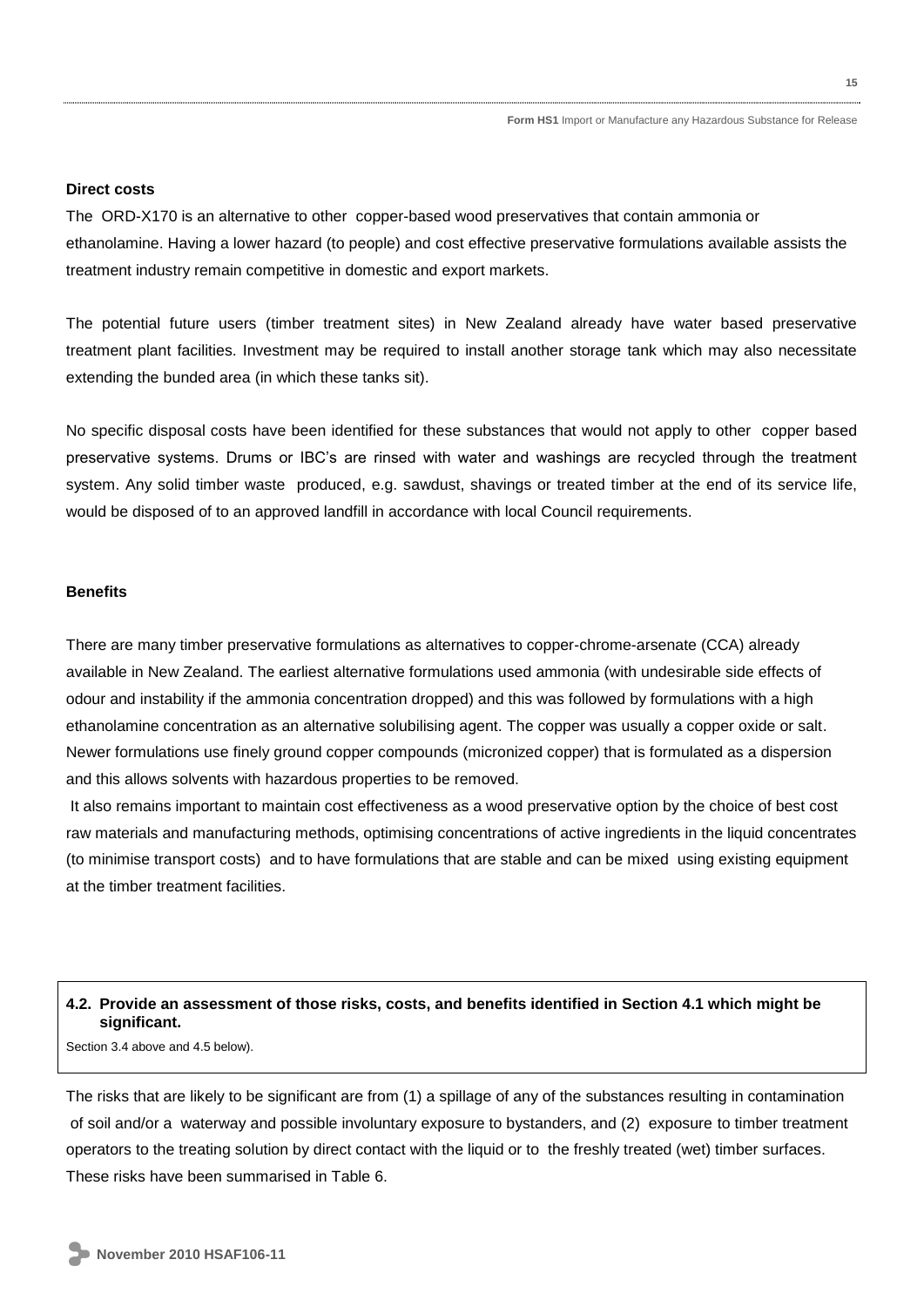No additional direct or indirect costs have been identified. The ORD-X170 would be a replacement for existing products so existing equipment and facilities can be used.

The ORD-X170 is the result of formulation and manufacturing improvements to optimise concentrations of active ingredients in the liquid concentrates (to minimise transport costs) and to have formulations that are stable and can be mixed using existing equipment at the timber treatment facilities.

| Event that leads to<br>exposure                                  | <b>Distribution of</b><br>effects<br>(geographic) | <b>Distribution of</b><br>effects<br>(demographic) | <b>Distribution of</b><br>effects<br>(temporal)                                             | Reversible/<br><b>Irreversible</b> | <b>Voluntary/</b><br>Involuntary | <b>Magnitude</b><br>(Consequence) |
|------------------------------------------------------------------|---------------------------------------------------|----------------------------------------------------|---------------------------------------------------------------------------------------------|------------------------------------|----------------------------------|-----------------------------------|
| Accidental discharge<br>into water or onto land<br>from spillage | Localised                                         | Users<br>Community                                 | Short to long<br>term (depending<br>on size of<br>spillage and<br>receiving<br>environment) | Reversible/<br>Irreversible        | Involuntary                      | Minimal - minor                   |
| Bystander exposure<br>(spillage)                                 | Localised                                         | Community                                          | Short term                                                                                  | Reversible                         | Involuntary                      | Minimal                           |
| Occupational exposure                                            | Localised                                         | Manufacturing<br>workers<br><b>Users</b>           | Short term                                                                                  | Reversible                         | Voluntary                        | Minimal                           |
| Incorrect disposal                                               | Localised                                         | Community                                          | Short term                                                                                  | Reversible                         | Involuntary                      | Minimal                           |

**Table 6: The magnitude of risk arising from most likely potential events**

#### **Definition of the Magnitude descriptions used to assess the qualitative magnitude of risk**

| <b>Definition</b>                                                           |
|-----------------------------------------------------------------------------|
| Mild, reversible effect on human health (1-2 people)                        |
| Environmental effects highly localised/contained- minimal environmental     |
| impact                                                                      |
| Mild, reversible effect on human health (up to 10 people)                   |
| Environmental effects localised and minor - reversible environmental impact |
| Reversible, adverse effect on human health (> 10 people)                    |
| Environmental effects localised and moderate - reversible environmental     |
| impact                                                                      |
| Serious, reversible, adverse effect on human health (>10 people)            |
| Significant, irreversible, adverse effect on human health (up to 10 people) |
| Environmental effects localised and irreversible - no species loss          |
| Serious, irreversible, adverse effect on human health (> 10 people)         |
| Environmental effects widespread and irreversible - species loss            |
|                                                                             |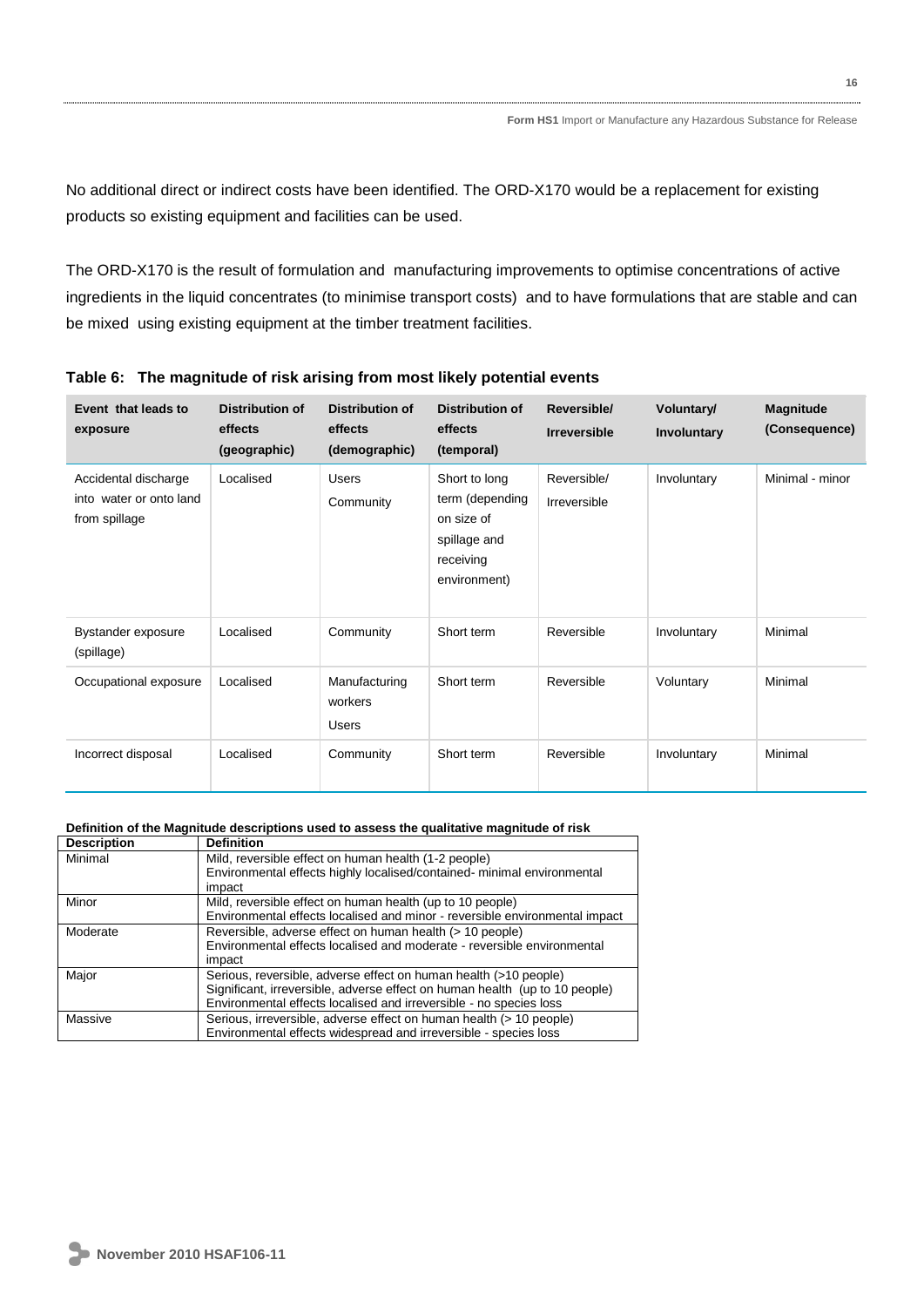# **4.3. Provide an assessment of any particular risks, costs and benefits which arise from the relationship of Māori and their culture and traditions with their taonga, or which are, for other reasons, of particular relevance to Māori.**

We have asked for a separate response in this area because these requirements are different to other risks, costs and benefits. Please note that if there are potentially significant risks in this area, it will almost certainly be necessary to consult with Māori in preparing an assessment.

Osmose New Zealand are not aware of any adverse impact that the manufacture and use of ORD-X170 and dilutions of this substance, would have on Maori cultural, spiritual, ethical or socio-economic values .

The active ingredients, copper carbonate and tebuconazole , are already used separately or in combination in other wood protection products approved in New Zealand. Approval of these new substances therefore introduces no new components, but is an improved combination of existing active ingredients.

Application of the diluted ORD-X170 into timber or wood products is in a controlled closed system. The significant risk to be controlled is to avoid contamination of aquatic environments. The industrial sites that would used this product are required to have resource consents that will effectively manage any existing or potential issues that might impact on Treaty of Waitangi issues.

Osmose New Zealand believe this substance can be imported, stored, transported and used safely for the purposes intended without adverse effects on issues concerning traditional food sources or natural resources.

**4.4. Provide an assessment of any risks, costs or benefits to New Zealand's international obligations.** This is a specialist area which the EPA will handle. However, any information you are able to provide on relevant international agreements would help us and save time and cost.

**(Optional)** 

Osmose NZ is unaware of any relevant international agreements that would affect the substances in this application.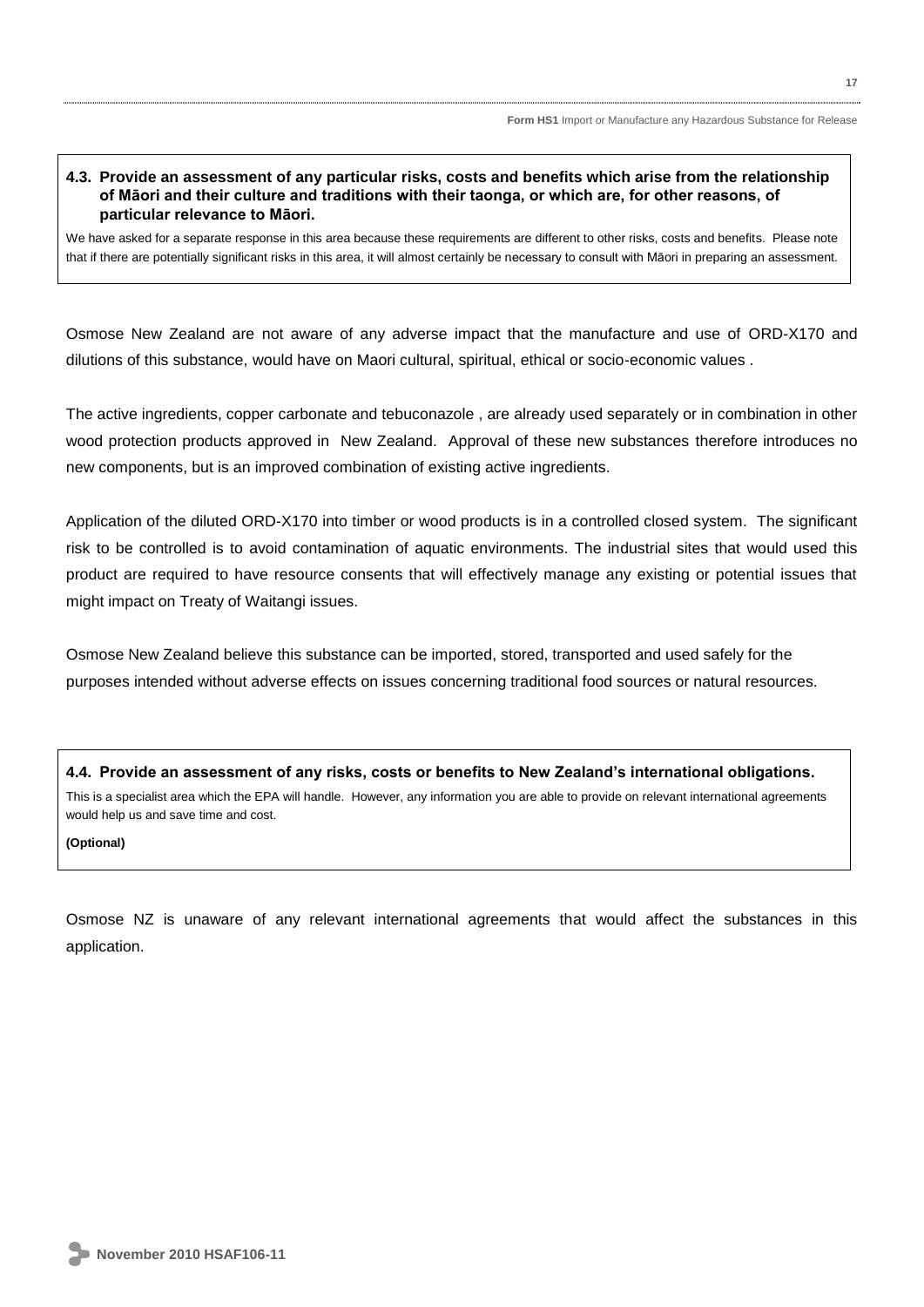# **4.5. Provide information on the proposed management of the substance.**

The lifecycle of the ORD-X170 (and dilutions of the latter) is described in Section 3.5. The ORD-X170 would be transported to the timber treatment sites for storage and then dilution with water to prepare the ready-to-use treating solution.

The relevant Controls specified in the HSNO Regulations will be implemented. It is noted that the Controls for the substance include for an Approved Handler and Tracking. These are triggered by the 9.1A classification. These Controls could be waivered given the very specific purpose and use of the substance, i.e. only on industrial timber treatment sites.

In addition other relevant regulations for these substances are as follows:

# Resource Management Act 1991

The Osmose New Zealand manufacturing/storage site and those industrial timber treatment sites using this product are required to operate with consents specific to that location.

# Land Transport Act 2005

The substances will be packaged according to the requirements for UN Packing Group III. Only suppliers providing containers certified to the UN specification will be used.

Transport of these substances will be by operators who comply with New Zealand licensing requirements to carry dangerous goods. Osmose New Zealand will provide an Emergency response guide and Safety Data Sheet with each despatch of goods.

The requirements of NZ5433:2012, Transport of Dangerous Goods on Land, will be followed. These include controls for labelling, storage, packaging size and type. The ORD-X170 would be transported as UN3082, Class 9, ENVIRONMENTALLY HAZARDOUS LIQUID (CONTAINS COPPER CARBONATE).

# Health and Safety in Employment Act 1992

This legislation covers the need to safeguard employee's safety and well-being.

Information and guidance (Codes of Practices) on the safe use of hazardous substances is available on the OSH website: [www.osh.dol.govt.nz.](http://www.osh.dol.govt.nz/) Workplace exposure standards are available for copper.

Supplementary to all the above, Osmose New Zealand provide technical data sheets and on-site training to operators handling their products. This ensures operators routinely using the product are aware of the controls necessary to safeguard their own health but also to protect the general public and the environment.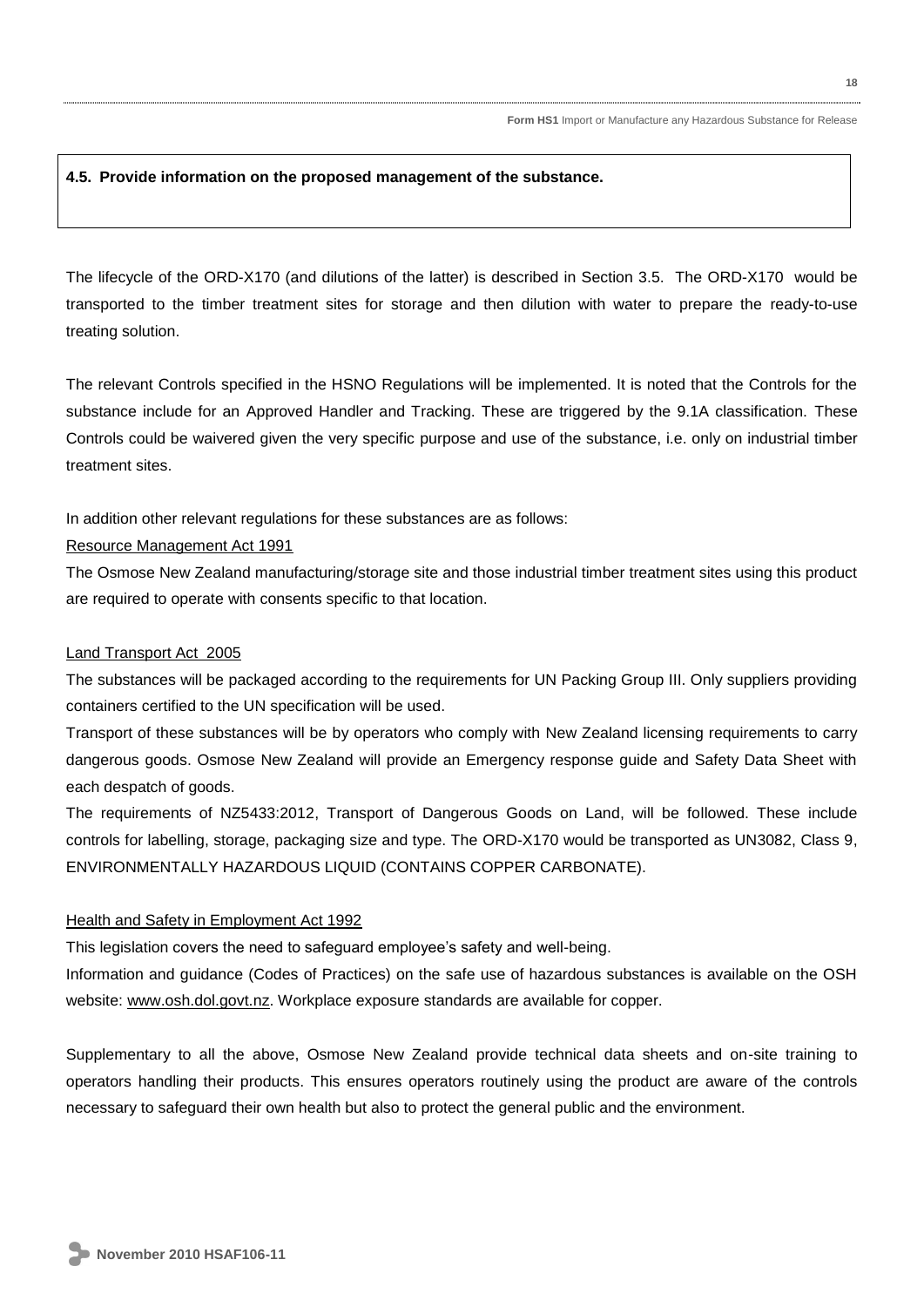Customer sites are industrial sites, purpose built and required to be operated to be compliant with the Best Practice Guideline for Timber Treatment Chemicals ( [http://www.epa.govt.nz/Publications/Timber-Preservatives-](http://www.epa.govt.nz/Publications/Timber-Preservatives-BPG.pdf)[BPG.pdf\)](http://www.epa.govt.nz/Publications/Timber-Preservatives-BPG.pdf)

Osmose New Zealand also provide on-site training for treatment plant operators and regular technical support visits. Osmose New Zealand also have a 24 hour emergency response telephone number.

# **4.6. Provide an overall evaluation of the combined impact of all of the risks, costs and benefits set out in sections 4.2, 4.3 and 4.4.**

Doing this overall evaluation is the main task of the Authority. However, you may wish to express a view on the relative importance of the different risks, costs and benefits and how they should be brought together in making a decision.

**(Optional)** 

ORD-X170 is a timber preservative concentrate in the form of an aqueous dispersion containing copper carbonate and tebuconazole. This concentrate that would be further diluted with water to prepare the ready-to-use solution before use in a timber treatment facility. The general public will not come into contact with the substance as ORD-X170 is not available for retail sale.

No additional costs or risks have been identified for the substances. The ORD-X170 is a new substance formulated to remove hazardous solvents and to optimise manufacturing efficiencies. The next table summarises the levels of risk with and without controls.

# **Table 7: Overall Risk Assessment for the ORD-X170**

| <b>Risk</b>                         | Probability of<br>adverse effect<br>(p) | <b>Seriousness</b><br>of effect<br>(s) | <b>Risk score</b><br>$(p \times s)$ | Level of risk<br>with no<br>controls | Level of risk<br>with controls |
|-------------------------------------|-----------------------------------------|----------------------------------------|-------------------------------------|--------------------------------------|--------------------------------|
| Irritation (eyes); 6.4A             |                                         |                                        |                                     |                                      |                                |
| workers                             | 3                                       | 3                                      | 9                                   | Medium                               | Low                            |
| public<br>$\blacksquare$            | 1                                       | 3                                      | 3                                   | Low                                  | Low                            |
|                                     |                                         |                                        |                                     |                                      |                                |
| Oral exposure (6.1E)                |                                         |                                        |                                     |                                      |                                |
| workers<br>$\overline{\phantom{a}}$ | 1                                       | 3                                      | 3                                   | Low                                  | Low                            |
| public<br>$\overline{\phantom{a}}$  | 1                                       | 3                                      | 3                                   | Low                                  | Low                            |
|                                     |                                         |                                        |                                     |                                      |                                |
| Repeated/prolonged exposure (6.9B)  |                                         |                                        |                                     |                                      |                                |
| workers<br>Ξ.                       | 3                                       | 3                                      | 9                                   | Medium                               | Low                            |
| public<br>$\overline{\phantom{a}}$  | 1                                       | 3                                      | 3                                   | Low                                  | Low                            |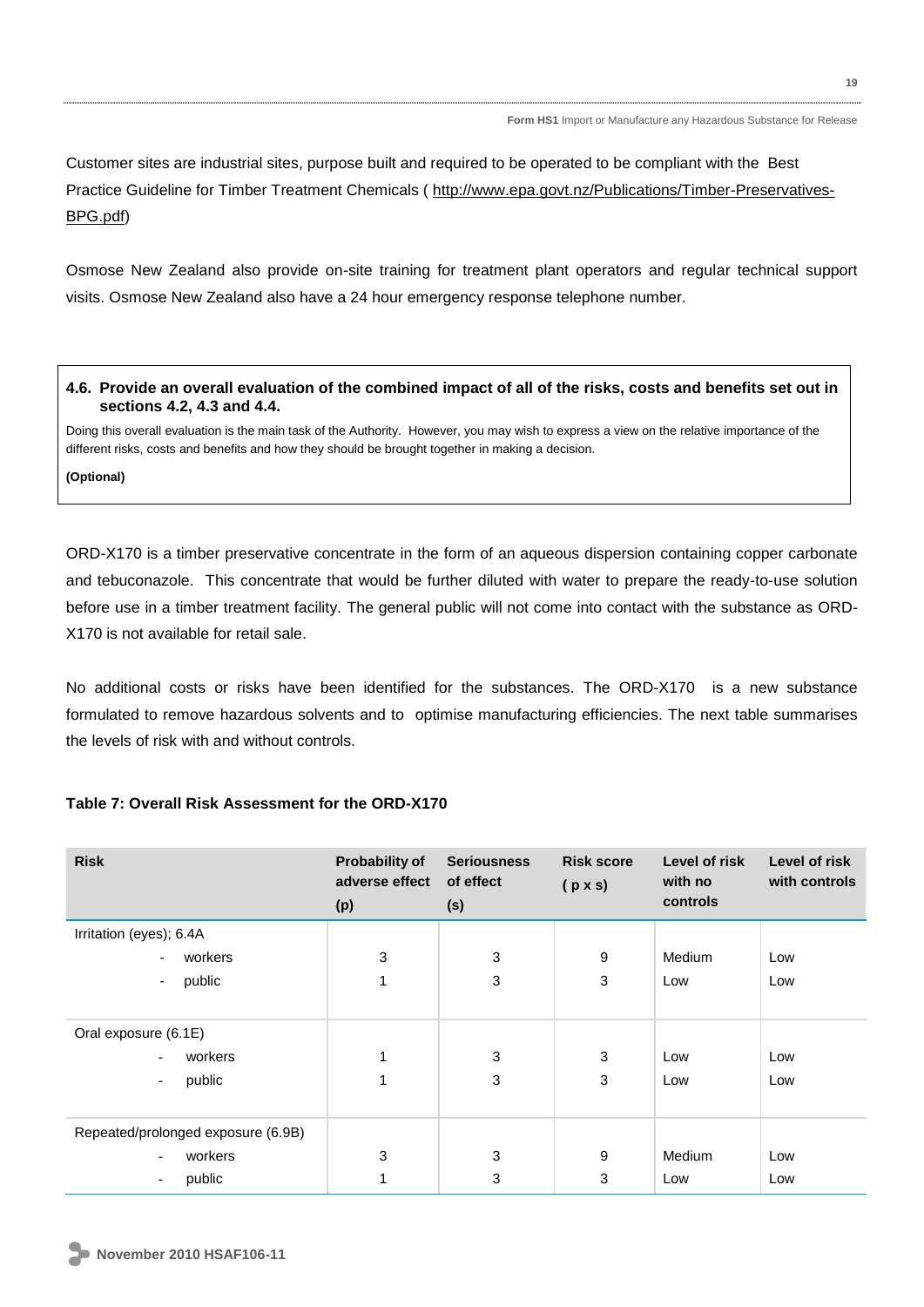| Waterways or soil contamination (9.1A) | ວ | 15 | High | Low |
|----------------------------------------|---|----|------|-----|

# **KEY to table:**

Probability is scored for  $1 =$  very low to  $5 =$  very high.

Seriousness of the risk is from  $1 =$  little effect to  $5 =$  large effect.

| The risk scores are as : |
|--------------------------|
| Negligible               |
| Low                      |
| Medium                   |
| High                     |
| Critical                 |
|                          |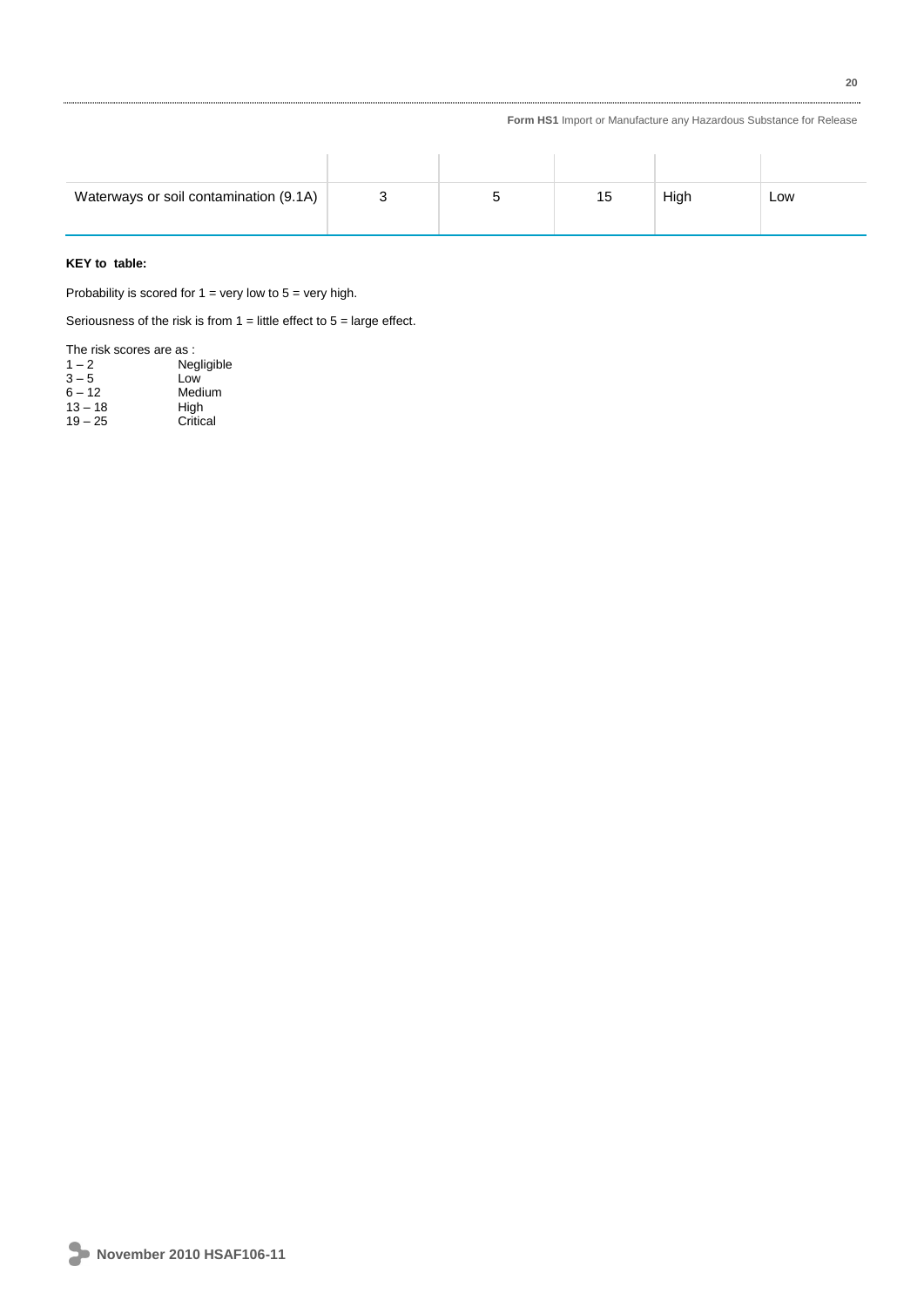# 5. International Considerations

**5.1. The EPA is interested in whether this substance (or any of its components) has been considered by any other regulatory authority in New Zealand or by any other country. If you are aware of this, please provide details of the results of such consideration.** 

**(Optional)**

ORD-X170 is approved for use as a timber preservative by the US EPA.

# 6. Miscellaneous

**6.1. Provide a glossary of scientific and technical terms used in the application.** 

**6.2. Provide here any other information you consider relevant to this application not already included.** 

# 7. Summary of Public Information

# **7.1. Name of the substance(s) for the public register:**

Please use a maximum of 80 characters.

ORD-X170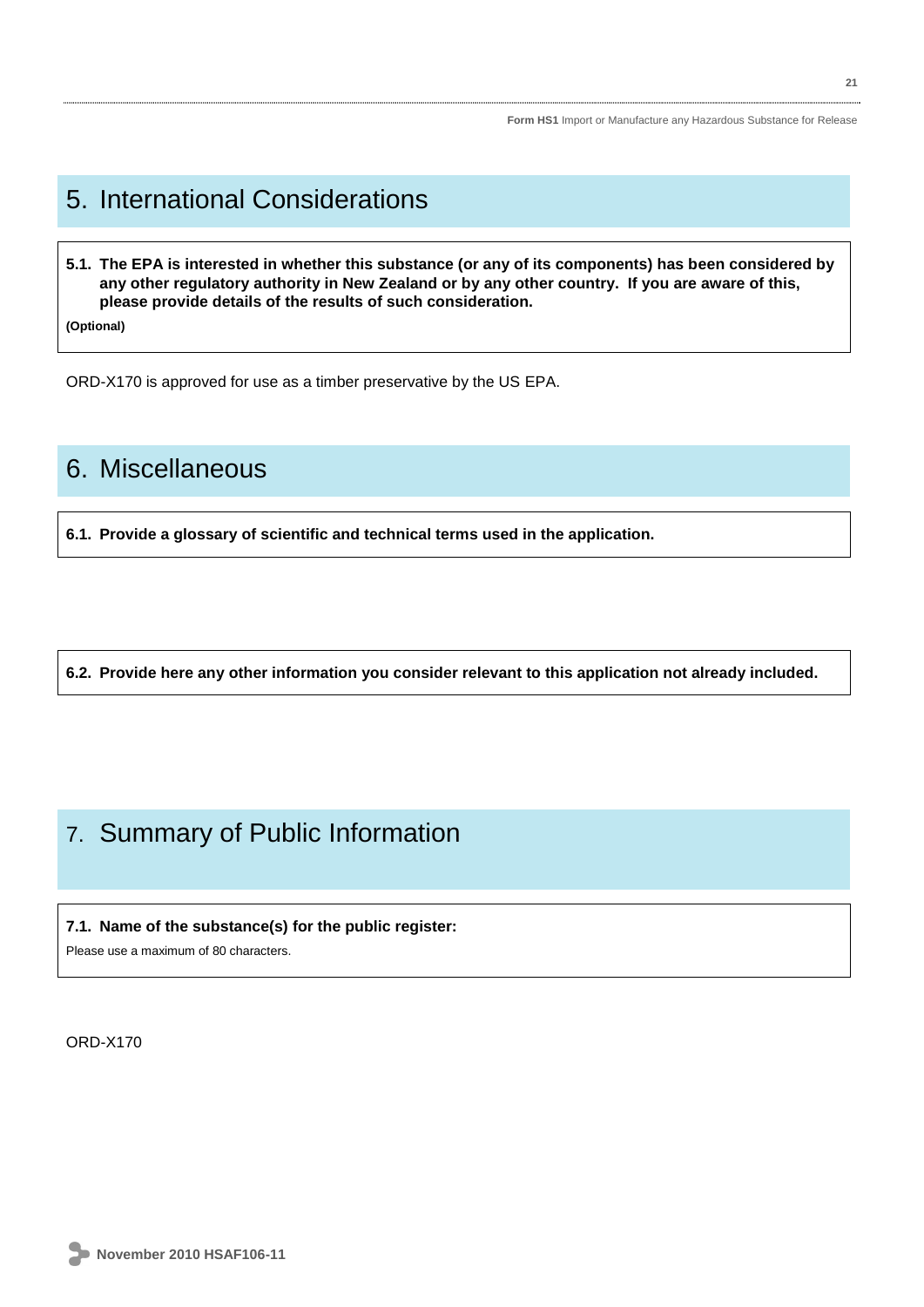# **7.2. Purpose of the application for the public register:**

To import a timber treatment chemical containing copper carbonate and tebuconazole which is intended for use in industrial timber treatment plants to prevent fungal decay and insect or termite attack in treated timber.

| 7.3. Use Categories of the substance(s): |             |  |
|------------------------------------------|-------------|--|
| (Optional)                               |             |  |
| Main category:                           | 3           |  |
| Industry category:                       | $\mathbf 0$ |  |
| Function/Use category: 39                |             |  |
|                                          |             |  |
|                                          |             |  |

# **7.4. Executive Summary:**

The ORD-X170 is a wood preservative concentrate in the form of an aqueous dispersion for dilution with water before application to timber and wood products in industrial timber treatment facilities. The preservative is intended to treat timber and wood products to prevent fungal decay and insect or termite attack. There is therefore limited risk for exposure to the public as the intended use is limited to an industrial closed system or process. ORD-X170 is a concentrate containing copper carbonate and tebuconazole. This diluted ready-to-use solution will cover a range of treating solution strengths to cover the different treatment processes and timber end-use hazard classes.

The ORD-X170 has the hazardous classifications for acute toxicity ( 6.1E), eye irritation (6.4A), may cause target organ systemic effects (6.9B) and is highly ecotoxic in the aquatic environment (9.1A). The 9.1A classification triggers the Approved Handler Controls and a waiver for this is requested given the use is at specific types of industrial facilities.

The highest potential risk is if there was a spillage resulting in contamination of soil or waterways. Spillage risks can be minimised by using approved packaging and approved transport operators with appropriate labelling, safety information and placards. At the industrial timber treatment plant the potential for operator exposure and adverse